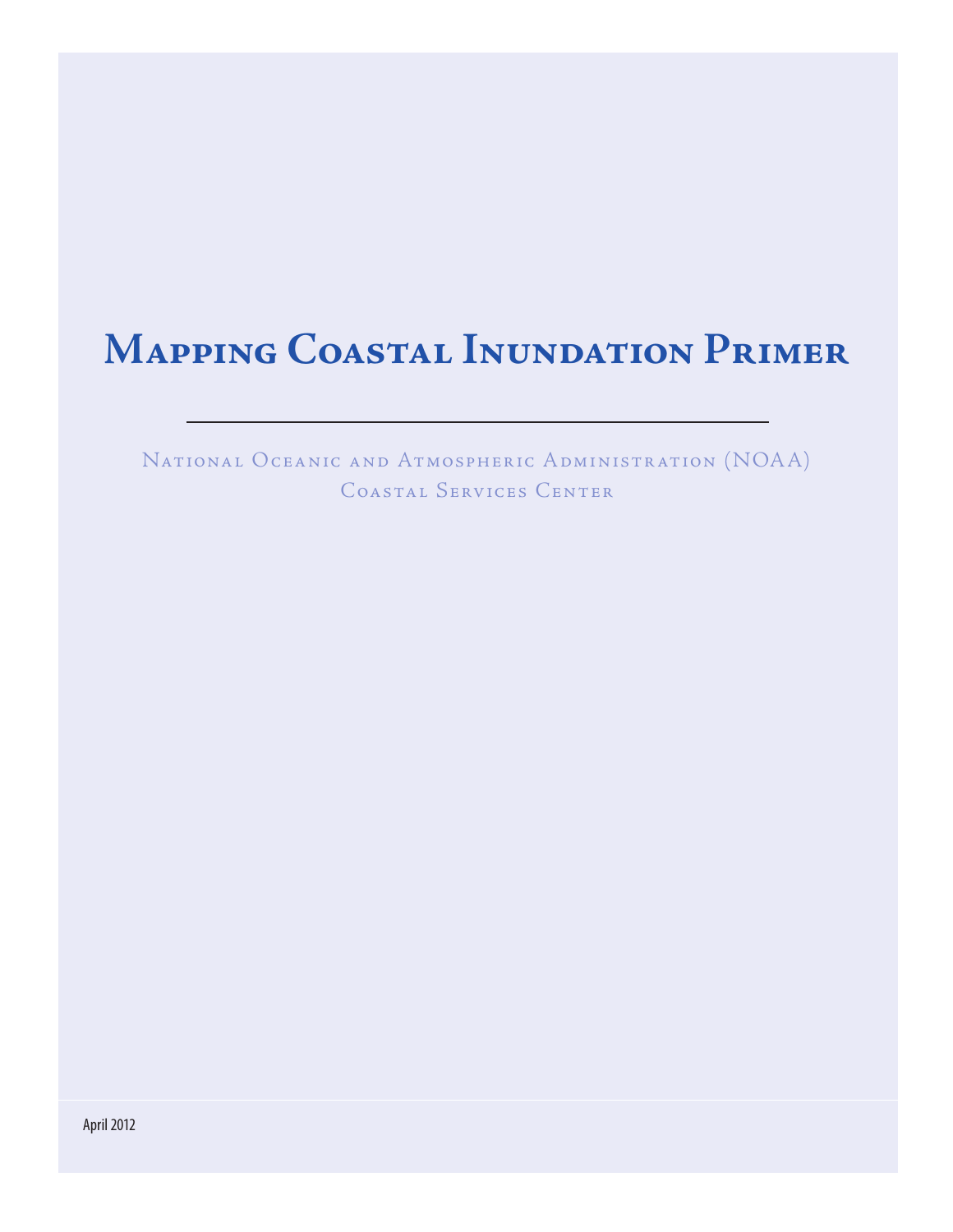

2234 South Hobson Avenue Charleston, South Carolina 29405-2413 (843) 740-1200 *www.csc.noaa.gov*

Regional Offices: NOAA Pacific Services Center, NOAA Gulf Coast Services Center, and Offices in the Great Lakes, Mid-Atlantic, Northeast, and West Coast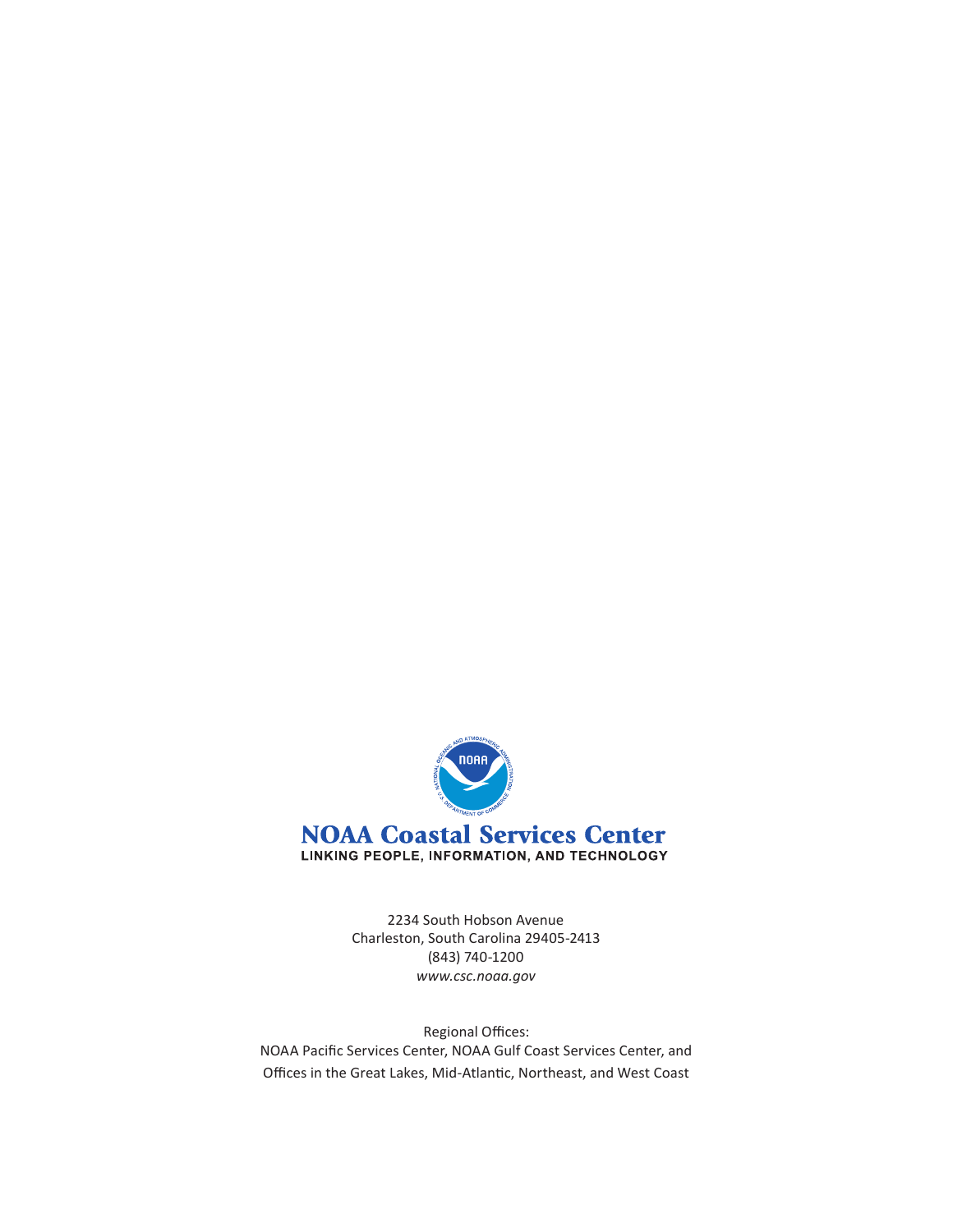## **Table of Contents**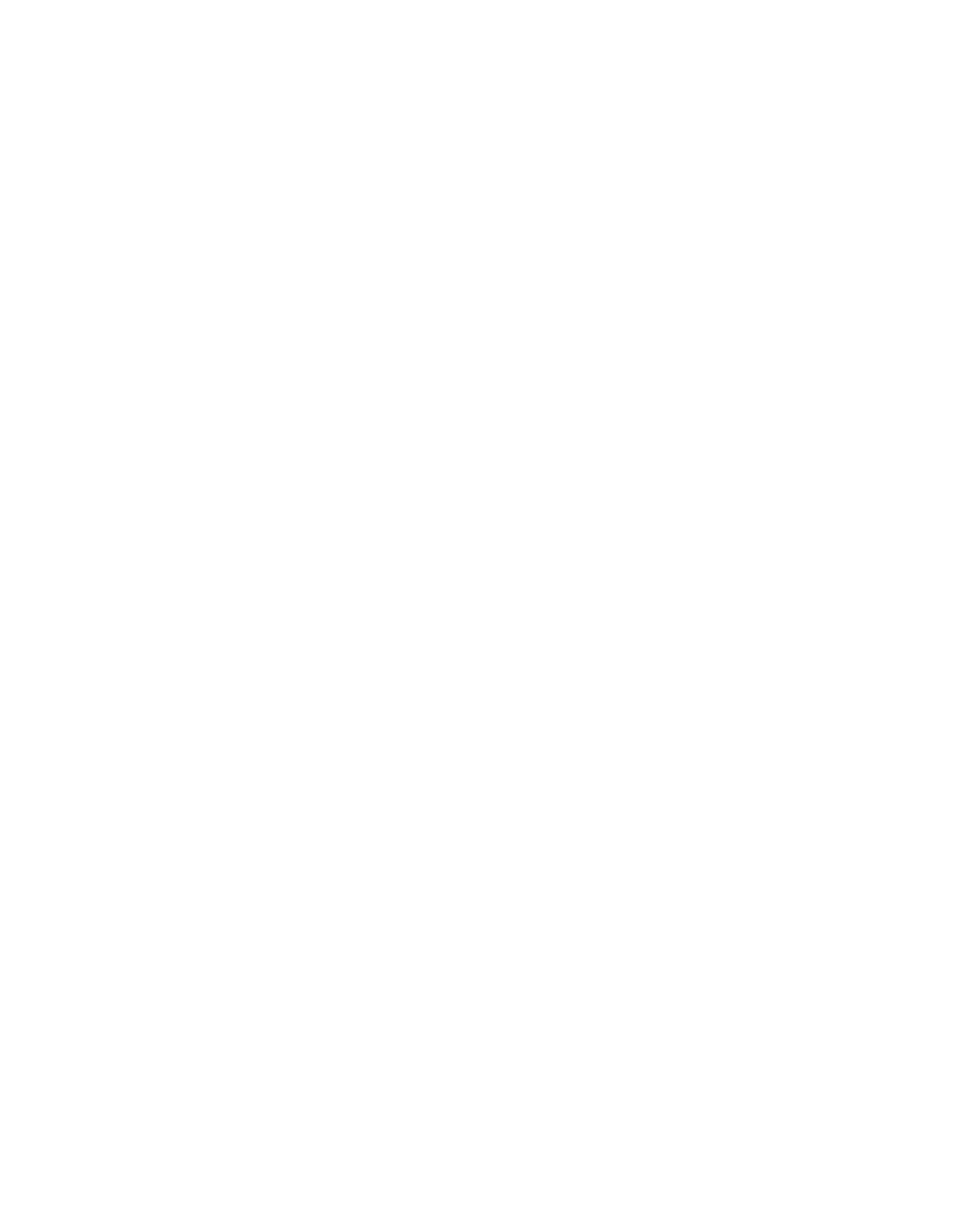## <span id="page-4-0"></span>**Introduction**

Mapping can be a very important part of understanding coastal inundation issues or preparing for an assessment process. The ability to visualize the potential depth and inland extent of inundation gives officials and the public a better understanding of the corresponding impacts and consequences. By mapping inundation in a geographic information system (GIS), the user has the ability to overlay the potentially impacted areas with other data such as critical infrastructure, roads, ecologically sensitive areas, demographics, and economic information. If these maps are provided on the Web by using Internet mapping technologies, the user is able to interact easily with the information, visualizing inundation with various data layers turned on or off.

This document provides some basic information about mapping coastal inundation and provides examples of short-term inundation events (storm surge) and longer-term climate-induced events (sea level rise). It is not a step-by-step method for creating an inundation map but, more accurately, provides guidance on methods to use, ways to determine which data to use, and resources that could be helpful. This document outlines three broad areas for mapping coastal inundation:

#### 1. **Obtain and Prepare Elevation Data**

Elevation data serve as the base data layer for mapping coastal inundation. Before using elevation data for inundation mapping, it is important to understand requirements and specifications of the data, how to assess the quality of the data, and where to obtain the data. This section answers the following questions: *What type and quality of data do I need? Where can I find elevation data and products? How do I select data appropriate for me? How do I create an elevation surface? How do I build a digital elevation model (DEM)?*

#### 2. **Prepare Water Levels**

A water surface is a two-dimensional representation of the interface between the water and the air. To map inundation, a water surface must be generated. The surface can be based on model output, an interpolated surface, or a single depth value. Different models and approaches to modeling an inundation surface are discussed in this section, which answers the following questions:

*What type of water surface do I want to map? What vertical reference datum should I use? What steps are necessary to prepare water levels?*

#### 3. **Map Inundation**

With a digital elevation model (DEM) and water level information, GIS processes can be used to create layers that represent inundation extent and depth. This section answers the following question:

*How do I map the water surface?*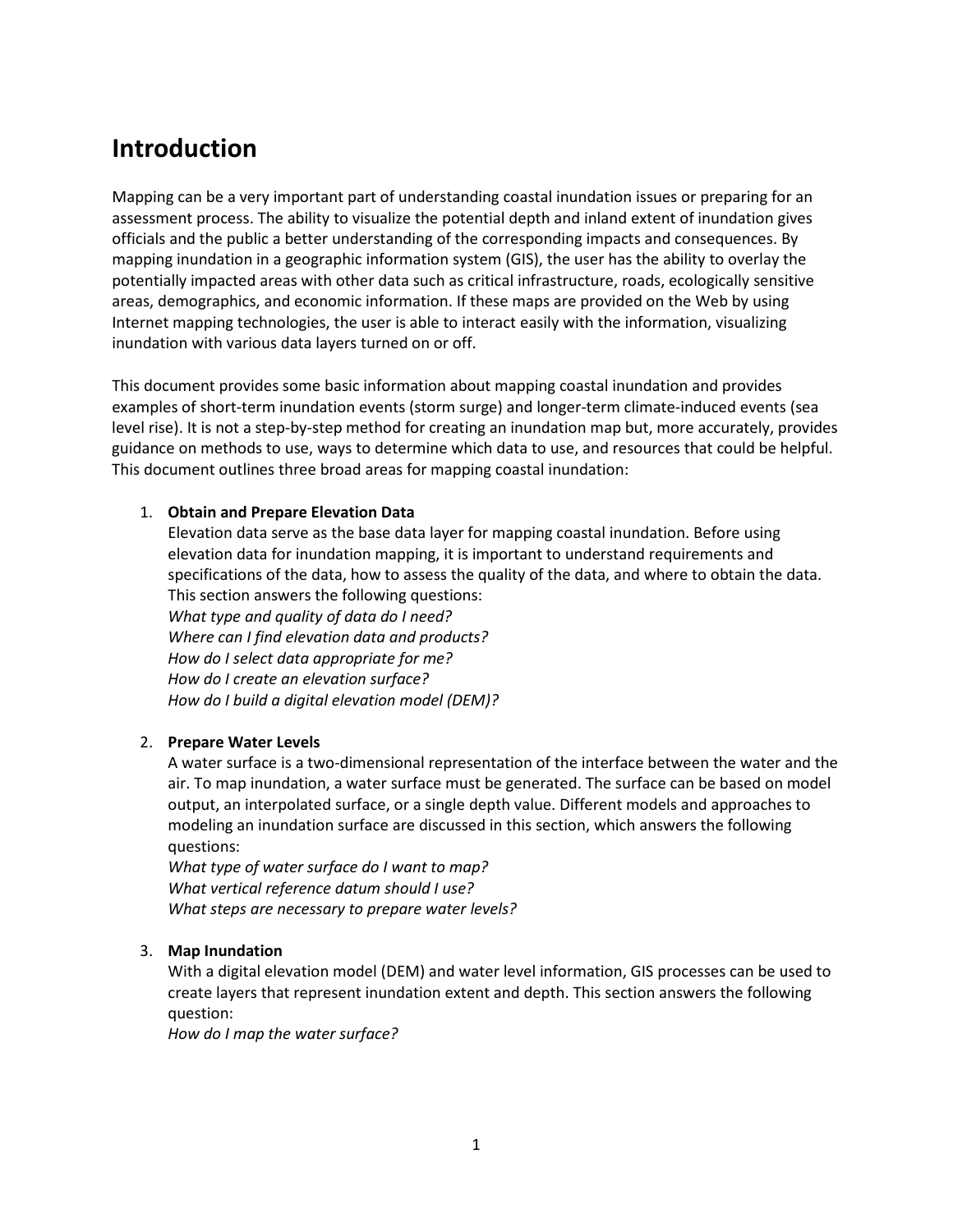## <span id="page-5-0"></span>**Obtain and Prepare Elevation Data**

### <span id="page-5-1"></span>**What Type and Quality of Data Do I Need?**

Before beginning to look for or consider acquiring elevation data, it is helpful to have a basic understanding of the most commonly used and available types of data, including their specifications and applications.

#### <span id="page-5-2"></span>*Data Needs and Considerations*

The type and specifications of elevation data needed for coastal inundation mapping will vary according to what type of information is desired from the mapping effort. Aspects such as geographic extent, cost, detail, magnitude of process, required accuracy, and technical capability will largely determine the appropriate type and quality of elevation data.

#### **Learn More**

For more in-depth information on lidar technology, data, and applications, take the NOAA Coastal Service Center *Introduction to Lidar* training:

*[www.csc.noaa.gov/digitalcoast/traini](http://www.csc.noaa.gov/digitalcoast/training/intro-lidar) [ng/intro-lidar](http://www.csc.noaa.gov/digitalcoast/training/intro-lidar)*

#### *Geographic Scale*

The geographic scale of the inundation map being created may vary depending on the purpose of the map. For example, a coastal manager interested in the effects of seasonal high tides on local road networks has very different elevation needs from those of an emergency manager trying to prepare for the potential impacts of a large storm. The first may only need elevation for a city or a small part of the county. Working with a smaller geographic area (large map scale) may have the advantage of being able to use a single dataset available from a single source. Working from a single data source generally results in a more consistent product across the area. As the geographic extent expands, the user may need to use elevation data collected at different times, with different resolutions, and with varying accuracy standards. It is important to note that, in general, larger geographic area (small map scale) analyses tend to be coarser, or have lower resolution.

#### *Level of Detail*

This issue is similar to scale and is relevant to the magnitude of the process being mapped or analyzed. Elevation data needed to model coastal inundation that is based on a 0.25 meter rise in sea level may be very different from data used to determine inland extent of floodwaters from a large episodic event such as a hurricane. To model a small rise in sea level, a high degree of detail and accuracy may be required to better determine water extent. Small changes in elevation can have a significant effect on the mapped boundaries of inundation around critical infrastructure. If coarse data are used, details, such as levees that might affect water flow, may be lost or obscured. Conversely, in a large area, highly detailed data may be unnecessary. In this situation, a smaller, lower resolution (or less detailed) dataset may be sufficient, resulting in shorter processing times and allowing faster access to critical information.

#### *Vertical Accuracy*

The quality of the data is dependent on the accuracy. Accuracy requirements depend on the intended application; high vertical accuracy is normally required for floodplain management applications. Keep in mind that the age of the data may also affect the accuracy. For example, data collected 10 years ago that would have been considered extremely accurate at the time may no longer be considered accurate in some locations because of development, erosion, or filling in of wetlands.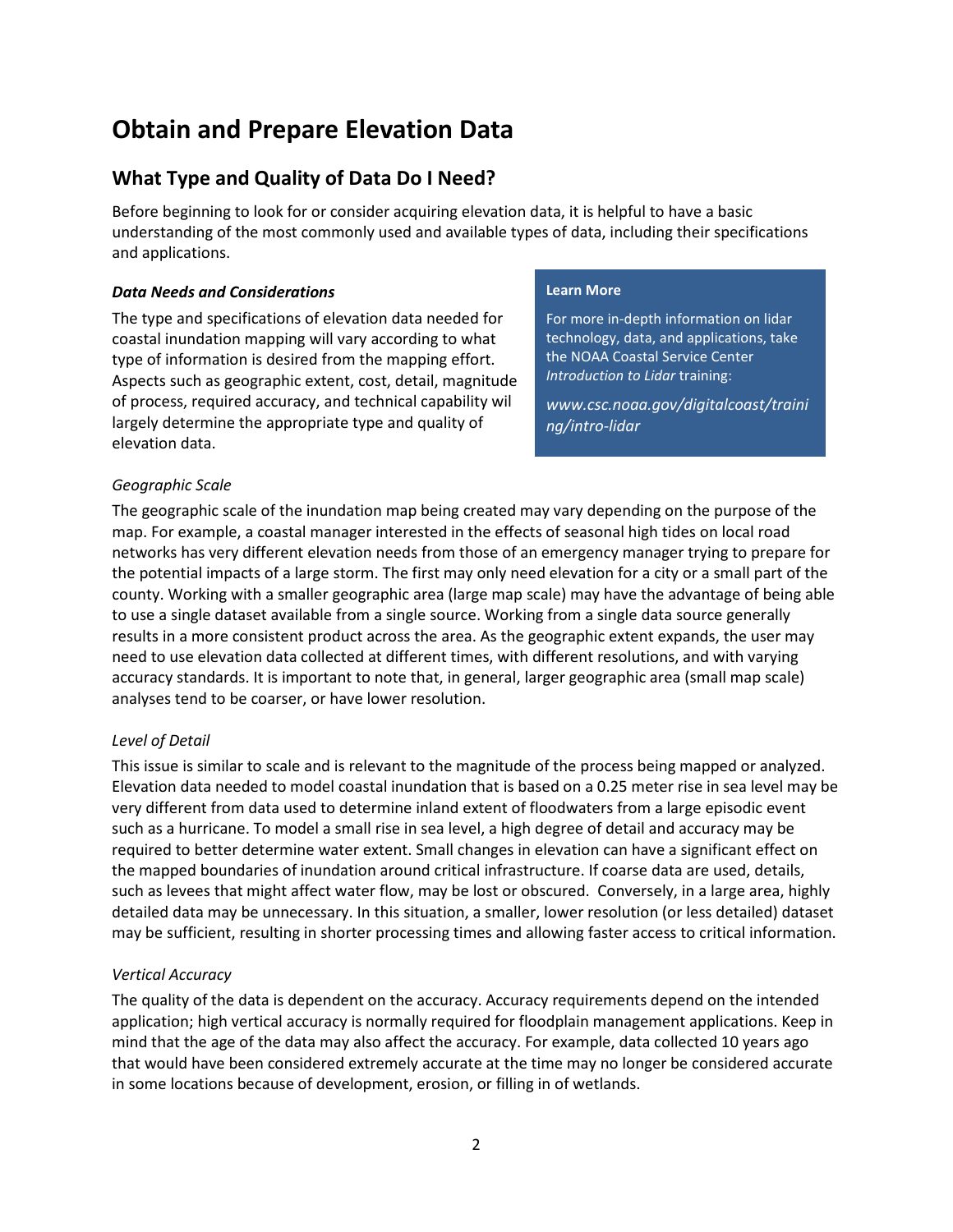#### 3

#### *Spatial Resolution*

Spatial resolution needs to be considered when collecting data. Resolution is expressed as the size of the pixels (or cell size). The coarser the resolution (i.e., the larger the pixel size), the more ground area represented by a single pixel.

#### <span id="page-6-0"></span>*Elevation Data*

Inundation mapping and assessment projects rely on a wide variety of datasets that reflect existing physical conditions, as well as projections of future

conditions and impacts. This section focuses on geospatial data needed to accurately determine inundation impacts, including references to existing data sources and further technical guidance. The primary datasets needed to accurately map and assess the impacts of coastal inundation can be broadly grouped into the following types (summarized from NRC 2009):

#### **Learn More**

To obtain coastal lidar, visit the coastal lidar page of NOAA's Digital Coast:

*www.csc.noaa.gov/lidar*

#### *Base Surface Elevation*

Land surface elevation, or topography (figure 1), is the base surface used for inundation mapping

projects. Topography is reported in relation to a reference datum. A vertical datum, or the location where the elevation is zero, and a method of measuring heights relative to that zero elevation must be established on the Earth, where it can be used for all types of height measurements. More information on datums can be found on page 7 or by visiting

*www.ngs.noaa.gov/faq.shtml#Datums*.

Topography is often expressed as the height of a location relative to an ellipsoidal or orthometric datum. The following sections provide more information about some of the different types of topographic data and suggestions for accessing the data.

#### *Water Surface Elevation*

Inundation projects are concerned with examining the impacts of differing water levels on the surrounding areas. In addition to elevation and topography, information about the location of the air– water boundary surface relative to the base surface elevations is needed.

For mapping and assessment purposes, "sea level" is determined by a coastal tide gauge. Water surface height is measured with stream and tide gauges, or derived from hydrodynamic model outputs. The location and elevation of the gauges must be determined accurately to correctly relate water surface measurements to other elevations.

#### *Topographic Data*

Topography is defined as the general shape or form of the land surface, determined by analyzing the elevation of the land. Topography is a crucial dataset for determining coastal inundation because the shape of the physical landscape influences the direction that water flows over it, where it accumulates,



Figure 1: Topography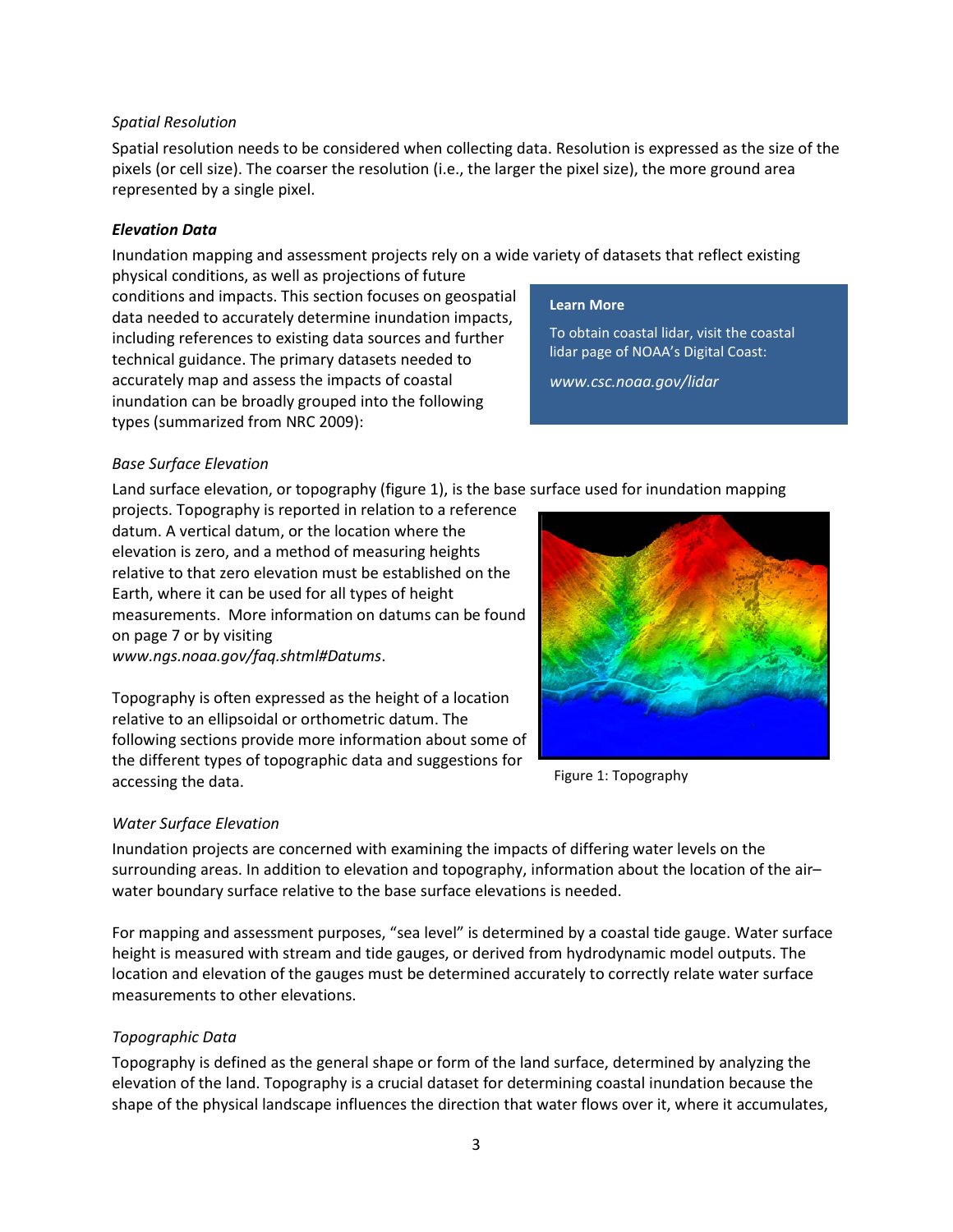and how and where it drains. The accuracy with which topography has been mapped directly affects the reliability and usefulness of coastal inundation impact assessments (CCSP 2009) and is the most important factor in determining accuracy of flood maps (NRC 2009). In coastal areas characterized by flat topography, small changes in water level cause greater changes in the extent of areas inundated by water level rise or exposed by water level fall than coastal areas with higher topographic relief.

#### **Topographic Data Types**

Topographic data are available in several different forms (e.g., raw points, triangular irregular networks, contours, regularly gridded digital elevation models) and can be collected using different sensors and methods. Among the more common sources of topographic data are the following:

#### **Land Survey (captures centimeter-scale elevation**

**changes)** – Land surveying is the technique and science of accurately determining the terrestrial or three-dimensional position of points and the distances and angles between them. These points are usually on the surface of the Earth, and they are often used to establish land maps and boundaries for ownership or governmental purposes. It was the first technology used to collect elevation data. Today, most survey-grade equipment uses Global Positioning System (GPS) data in a kinematic

differential mode to obtain relative ellipsoidal or orthometric heights precise to 30 to 40 millimeters (mm) (root mean square error, or RMSE), in areas of a few tens of kilometers in radius. GPS is the most accurate way to obtain heights but can only be done one point at a time, which is very labor-intensive and costly.

#### **Learn More**

What is root mean square error (RMSE)? RMSE is the standard deviation used when referring to elevation data.

**Aerial Image (Photogrammetry)** – Stereo aerial imagery has commonly been used to derive elevations for use in generating digital elevation models. The technique provides accurate information and is used extensively in highway and road projects. However, it is less cost-effective when working on larger areas, and its accuracy suffers in areas of dense vegetation. This method can yield elevations with vertical accuracy on the order of 10 centimeters (cm) (RMSE).

**Topographic Lidar** – Lidar (light detection and ranging) is an active sensor that transmits laser pulses to a target and records the time it takes for the pulse to return to the sensor receiver. This technology is now being used for high-resolution topographic mapping by mounting a lidar sensor, integrated with GPS and inertial measurement unit (IMU) technology, to an aircraft and measuring the pulse return time to determine surface elevations. Since this technology relies on detection of light, data collection during cloudy conditions is a challenge. Lidar can yield vertical accuracy of 10 cm (RMSE).

**IfSAR** – Interferometric Synthetic Aperture Radar (IfSAR or InSAR) is an aircraft- or satellite-mounted sensor designed to measure surface elevation, though its primary strength is in measuring elevation *change*. IfSAR generally yields 1 meter (RMSE) vertical accuracy, although it can detect elevation change on the order of millimeters (see

*www.csc.noaa.gov/digitalcoast/data/coastalifsar/index.html*).

#### **Learn More**

To find topographic data, visit the NOAA Coastal Services Center's Topographic and Bathymetric Data Inventory tool: *www.csc.noaa.gov/digitalcoast/tools /topobathy/index.html*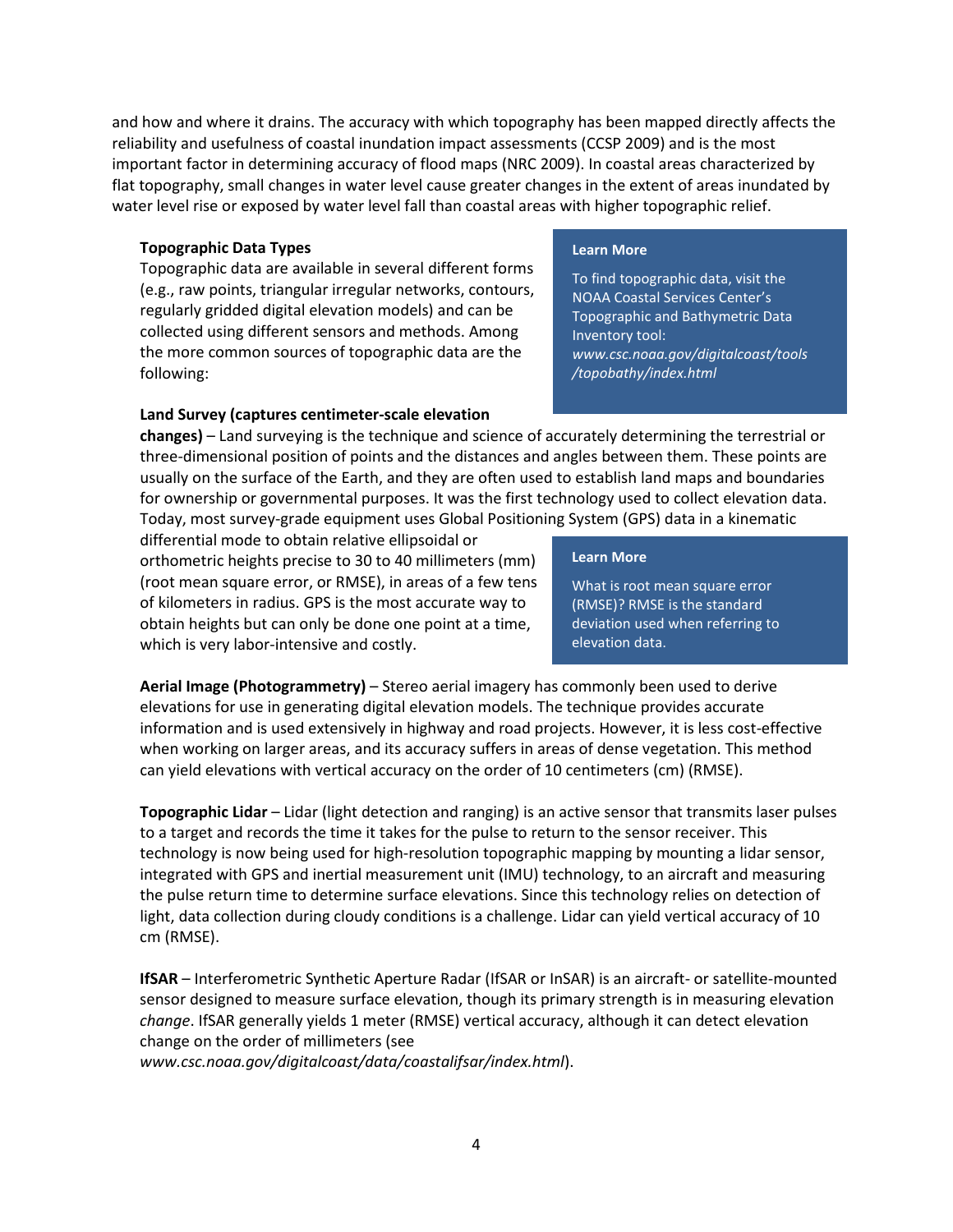### <span id="page-8-0"></span>**Where Can I Find Elevation Data and Products?**

Public domain elevation data and products are available in a range of extents, accuracies, and formats. The list below represents a sampling of websites providing access to elevation data. While this list may not be all-inclusive, it may be used as a guide for users interested in acquiring elevation datasets for their areas of interest. Those interested in obtaining elevation data are encouraged to also contact their state and local GIS staff members regarding available elevation data.

#### *Data*

**Digital Coast (NOAA Coastal Services Center)** – The NOAA Coastal Services Center's online data are provided via Digital Coast. Data are available in several point (.txt, LAS), line (.shp, .dxf), and raster (geotiff, floating point, ASCII grid) formats. See *www.csc.noaa.gov/lidar*.

**National Elevation Dataset (NED) (varying accuracy based on geography)** – A derived topographic dataset that is nationally available is the U.S. Geological Survey (USGS) National Elevation Dataset (NED) (*http://ned.usgs.gov*), which has been developed by merging the highest-resolution, best quality elevation data available across the U.S. into a seamless raster format. The NED has a consistent projection (geographic) and elevation units (meters). Nationwide coverage is available for data at a 1 arc-second (30-meter) post spacing; there also is substantial coverage at 1/3 arc-second (10-meter) post spacing. The horizontal datum is the North American Datum of 1983 (NAD83), except for Alaska, which is NAD27. The vertical datum is the North American Vertical Datum of 1988 (NAVD88), except for Alaska, which is NAVD29. NED is a living dataset updated bimonthly to incorporate the best available DEM data. As more 1/9 arc-second (3-meter) post spacing data covering the U.S. become available, they will be added to the seamless dataset. Published accuracy of the NED can be found here: *http://ned.usgs.gov/downloads/documents/NED\_Accuracy.pdf*.

**USGS Topobathy Viewer** – The topobathy viewer provides a dynamic online map interface that can be used to view U.S. Geological Survey topobathy DEMs (*http://edna.usgs.gov/TopoBathy\_Viewer*).

**NOAA's National Geophysical Data Center Digital Elevation Model (DEM) Discovery Portal** – The Discovery Portal is an online geospatial catalog of Web-published DEMs that enables users to locate, preview, and link to DEMs for download (*www.ngdc.noaa.gov/mgg/dem/demportal.html*).

**Center for Lidar Information Coordination and Knowledge (CLICK)** – The USGS CLICK website provides access to publicly available lidar point file datasets. The goal of CLICK is to facilitate data access, user coordination, and education about lidar remote sensing for scientific needs (*http://lidar.cr.usgs.gov*).

**National Center for Airborne Laser Mapping (NCALM)** – The NCALM data distribution website, supported by the National Science Foundation, provides public access to high-resolution airborne laser mapping data, documentation, and tools to analyze digital elevation datasets (*http://calm.geo.berkeley.edu/ncalm/ddc.html*).

**Joint Airborne Lidar Bathymetry Technical Center of Expertise (JALBTCX)** – JALBTCX performs operations, research, and development in airborne lidar bathymetry and complementary technologies to support the coastal mapping and charting requirements of the U.S. Army Corps of Engineers (USACE), the U.S. Naval Meteorology and Oceanography Command, and NOAA. The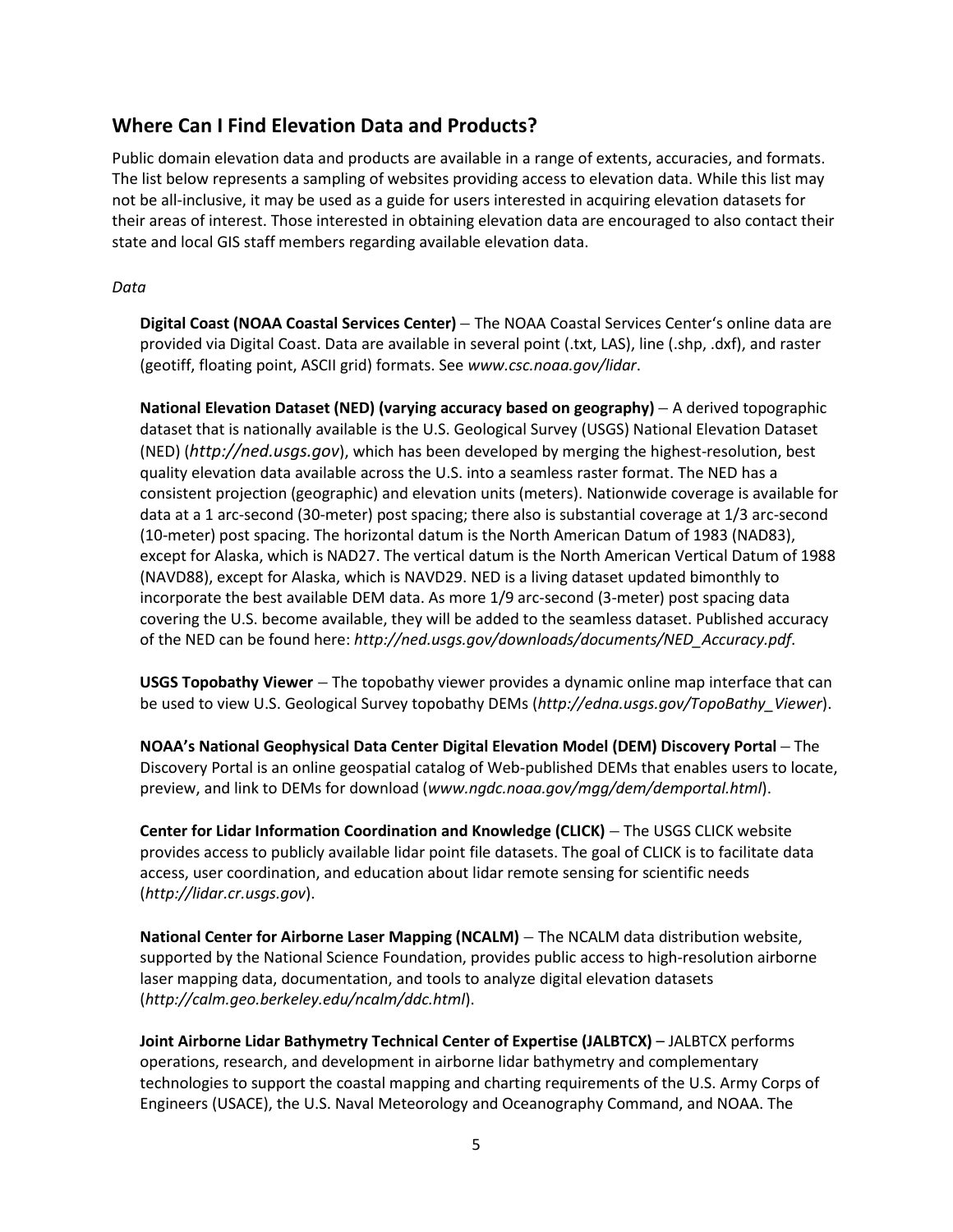JALBTCX staff includes engineers, scientists, hydrographers, and technicians from the USACE Mobile District, the Naval Oceanographic Office (NAVOCEANO), the USACE Engineer Research and Development Center (ERDC), and NOAA National Geodetic Survey. JALBTCX research and development supports and leverages work in government, industry, and academics to advance airborne lidar and coastal mapping and charting technology and applications (*http://shoals.sam.usace.army.mil*).

**Open Topography** – This portal provides access to high-resolution topographic data and tools, as well as community interaction (*www.opentopography.org).*

### <span id="page-9-0"></span>**How Do I Select the Data Appropriate for Me?**

No dataset or source is perfect. There may be gaps or errors, and there are a number of considerations when choosing a particular dataset (e.g., presence of breaklines, tidal collection, among many others). This section offers information about how to determine if the data meet the necessary standards for the intended use.

#### *Metadata*

Metadata are vital to ensuring the accuracy and utility of inundation mapping and assessment products. A key way to locate and discover the origin and quality of a particular dataset is to refer to its metadata—that is, information about the data. Metadata should be regarded as a critical component of any dataset. Generally, metadata contain the dataset's definition, structure, and administration of data files, with all contents provided in context to facilitate data use and archiving. For geospatial datasets,

metadata should contain information sufficient to answer the following questions:

- Who created the data?
- Who maintains the data?
- When were the data collected? When were they published?
- Where is the geographic location?
- What is the content of the data? The structure?
- Why were the data created?

### • How were they produced (data acquisition and processing methods)?

- Where are the data stored?
- What are the vertical and horizontal datums and reference systems?
- How are accuracy, precision, and uncertainty (total propagated error for vertical and horizontal) defined?

Before investing significant time and effort in obtaining or applying a dataset that pertains to inundation, users should critically review the metadata. If metadata are incomplete or absent, or there is no readily apparent way to collect the missing information from the data originator(s), users may reconsider use of that dataset or qualify their project results accordingly.

#### **Learn More**

To read more about metadata in general, visit *www.fgdc.gov/metadata.*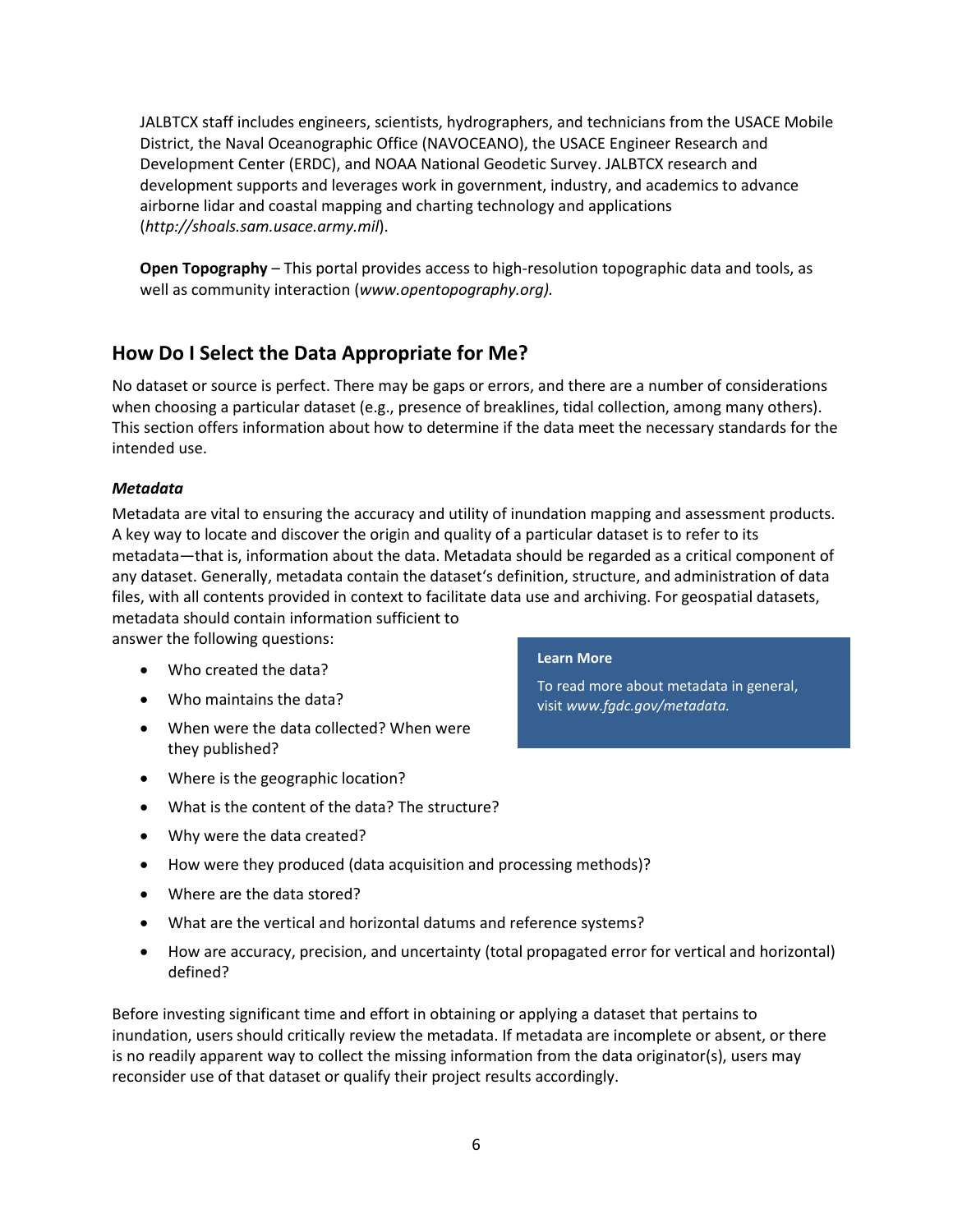#### *Accuracy of Elevation Data*

The quality of models or depictions of change in water levels or inundation extents is inherently tied to the accuracy of the elevation surface. The most common way to express accuracy is through the root mean square error (RMSE). The RMSE is used to measure the difference between an estimated value (e.g., lidar surface) and known values (e.g., GPS points collected on the Earth's surface). The RMSE is a way to provide a standard deviation of the measured differences. The other term that is common is Accuracy, which provides the error value that 95% of the data adhere to when the data are normally distributed. The Accuracy<sub>z</sub> equates to about twice (1.96) the RMSE (with normally distributed errors). For example, users can be confident that the elevations in a dataset with an Accuracy, of 25 centimeters will be within ±25 centimeters of the value provided 95% of the time. Most lidar data have normally distributed errors in open terrain; however, in forests and difficult-to-penetrate areas, the data can have non-normally distributed errors. In these cases the 95% confidence is determined by setting the value equal to the measured error at the 95% value (i.e., 95% of the measurements were better than this value) and is a more appropriate measure of the error than the RMSE.

In general, increasing accuracy raises the cost of the data; therefore, level of accuracy should be specified based on the needs of the project or likely uses. When considering "likely uses," it is probable that future uses will benefit from higher accuracies, thereby increasing the shelf life of the dataset.

#### *Datums*

A datum is a reference from which measurements are made. When creating elevation surfaces, special care must be taken to use matching horizontal and vertical datums. Neglecting this step will introduce error into the final elevation surface. A thorough discussion on resolving datum issues can be found in the NOAA Coastal Services Center's publication, "Topographic and Bathymetric Data Considerations: Datums, Datum Conversion Techniques, and Data Integration"

(*www.csc.noaa.gov/digitalcoast/\_/pdf/topographic-and-bathymetric-data-considerations.pdf*). For more details and specifics on datums, see the section "What Vertical Reference Datum Should I Use?"

#### *Collected Point Density and Final Cell Size*

Elevation data are generally collected at a series of discrete locations (i.e., points) and then interpolated to create a digital elevation model (DEM). The appropriate cell size limits are controlled by the point spacing (point density),

#### **Learn More**

For more information about datums, visit the NOAA National Geodetic Survey's FAQ page:

*www.ngs.noaa.gov/faq.shtml#Datums*

such that the resolution and the accuracy of the resulting elevation surface are directly influenced by this parameter. Increasing point density as well as increasing native point accuracy can be major cost drivers. The major advantage of increasing sampling point density is the ability to accurately portray elevation (i.e., increased resolution). If the points are spaced far apart, important variations in the elevation surface may be missed. As the native point resolution increases, so can the native DEM resolution (e.g., smaller cell sizes) to capture the additional detail. For lidar, while the laser pulse density can be controlled, the point density on the ground is a function of the land cover, since not all pulses make it through the vegetation or other cover. It is usually the nominal pulse density that is provided for a data set.

While there are no hard rules for determining the appropriate DEM cell size from a given point density, as a general rule, the DEM should not have a higher resolution than the data it was generated from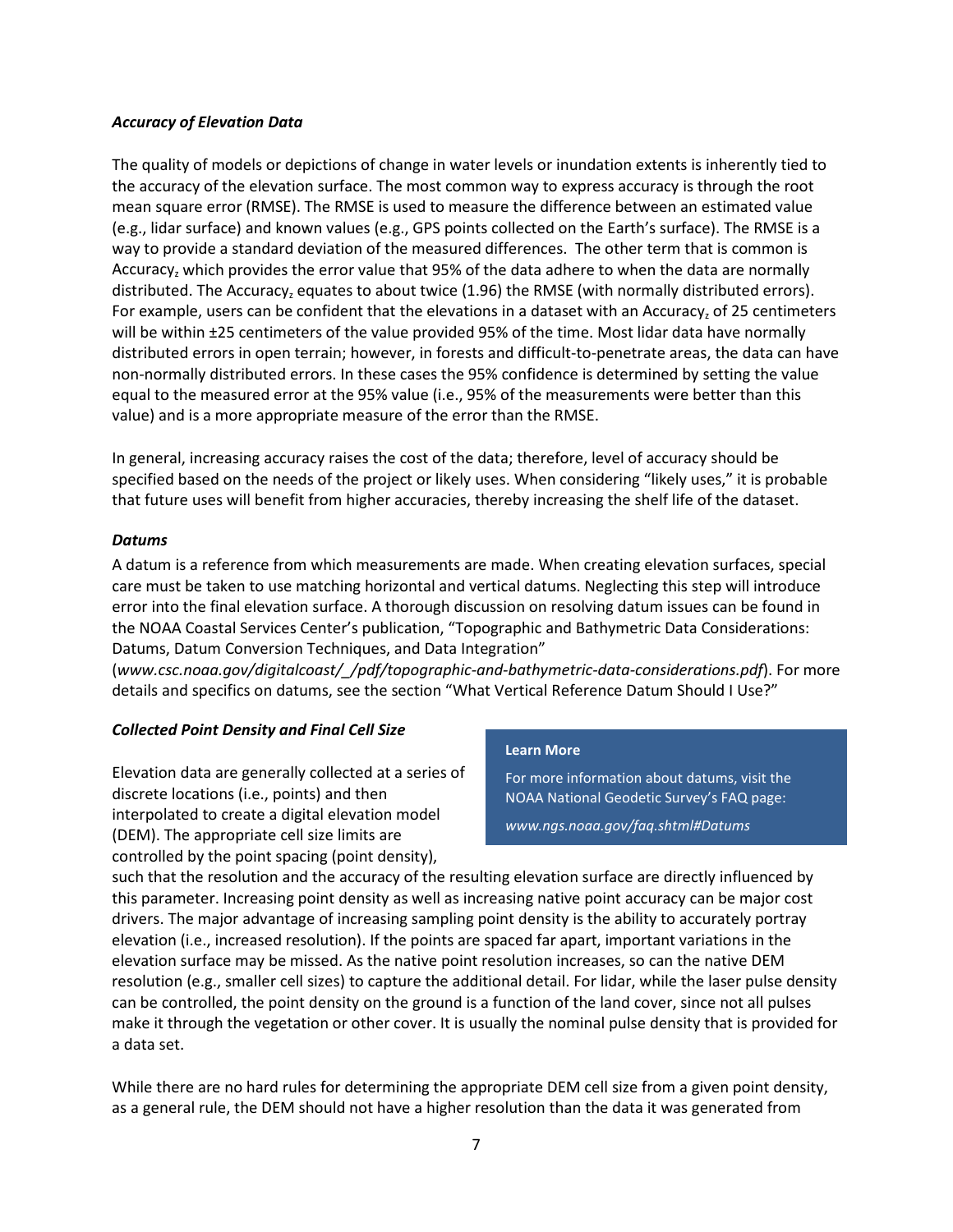(point density). With high density data, it is possible to down-sample to a smaller dataset, but increasing the DEM resolution beyond the point spacing will not provide addition resolution, even though the elevation surface may appear smoother. As cell size increases, the detail generally decreases, but sometimes the trade-off in DEM usability is worth the sacrifice in resolution. Smaller cell sizes allow for finer detail to remain but often at the cost of DEM size (storage) and processing time. The effect of changing the cell size for an elevation dataset is demonstrated below (Figure 2); in this case, a DEM technique was chosen to progressively remove artifacts (e.g., trees, houses).



Figure 2. Elevation surfaces created at 5-meter (left) and 20-meter (right) pixels

### *Point Classification (Lidar Only)*

A point set is often created from the lidar data to show only the returns that hit the "bare ground." When creating a DEM, it is possible to remove all extraneous points to create the best possible representation of a bare-earth surface (Figure 3).

After the data have been collected and all considerations addressed, the next step is to create an elevation surface. The following section outlines the process for this.



Figure 3. First-return DEM (left) compared to bare-earth DEM (right)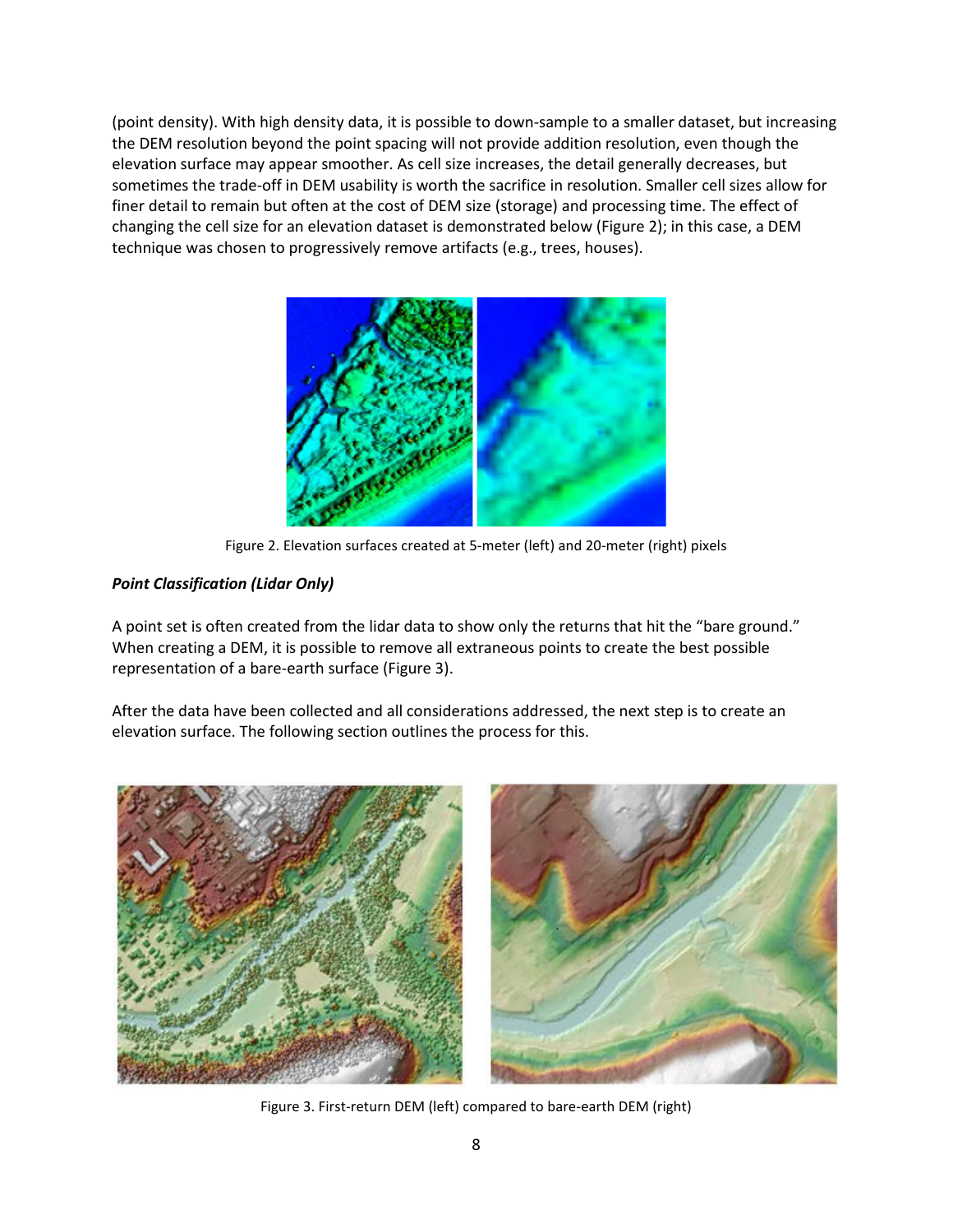### <span id="page-12-0"></span>**How Do I Create an Elevation Surface?**

An elevation surface is a raster layer that represents the topography of the area of interest. Creating a digital elevation surface is necessary when mapping inundation to see the relationship between sea level and features on land.

#### *Elevation Surface Generation*

Often, elevation data are only available as point data, and the user will need to create a raster dataset for use in modeling and visualization. Software and methods for performing this step are varied and can range in complexity and cost.

### <span id="page-12-1"></span>**How Do I Build a Digital Elevation Model (DEM)?**

Several different methods exist for building a digital elevation model (DEM). There is no one perfect process for deriving the optimal elevation surface. The DEM can be a topographic data model or a merged topographic and bathymetric (topobathy) surface. While this primer does not focus on inundation over existing bodies of water and does not include a detailed discussion about bathymetry, bathymetry data may be of interest for those interested in changes in water depth in relation to sea level rise. For more information about bathymetry data and where this type of data can be accessed, visit *www.csc.noaa.gov/digitalcoast/tools/topobathy*.

The first step in building a DEM is to obtain the appropriate elevation data for the specific application. The horizontal and vertical accuracy of the data should be appropriate for the application. Another consideration is to obtain data with the appropriate density for creating a DEM that is suitable for the application. Note that a greater density of data will allow for a higher resolution DEM to be created, which can result in a more detailed inundation map.

Attaining the necessary coverage, or areal extent, of elevation data is important. Additionally, obtaining data processed to the appropriate level should also be considered. For a particular inundation scenario, the user could ask, what is the appropriate model for this scenario? Is it a bare-earth model (elevations of the ground, free from vegetation, buildings, and other anthropogenic structures) or a digital surface model (depicting the elevations of the top surfaces of

#### **Learn More**

Access guidelines for analyzing lidar's vertical accuracy from the American Society for Photogrammetry and Remote Sensing:

*www.asprs.org/society/committees/lidar/D ownloads/Vertical\_Accuracy\_Reporting\_for \_Lidar\_Data.pdf*.

To learn more about topographic and bathymetric data and considerations for creating a seamless digital elevation model, read the Center's "Topographic and Bathymetric Data Considerations":

*www.csc.noaa.gov/digitalcoast/\_/pdf/topo graphic-and-bathymetric-dataconsiderations.pdf*

buildings, trees, towers, and other features above the bare-earth surface)?

Besides acquiring data that fit the specific application, having the data in a point format assists with easing datum transformations, blending, and gridding. The next step is to transform all the data into a common horizontal and vertical datum. For the vertical component, the topography is usually in an ellipsoidal or orthometric datum. Converting the diverse datasets to a common reference system helps minimize the discontinuities or stair-step effect between the data sources. After the data are commonly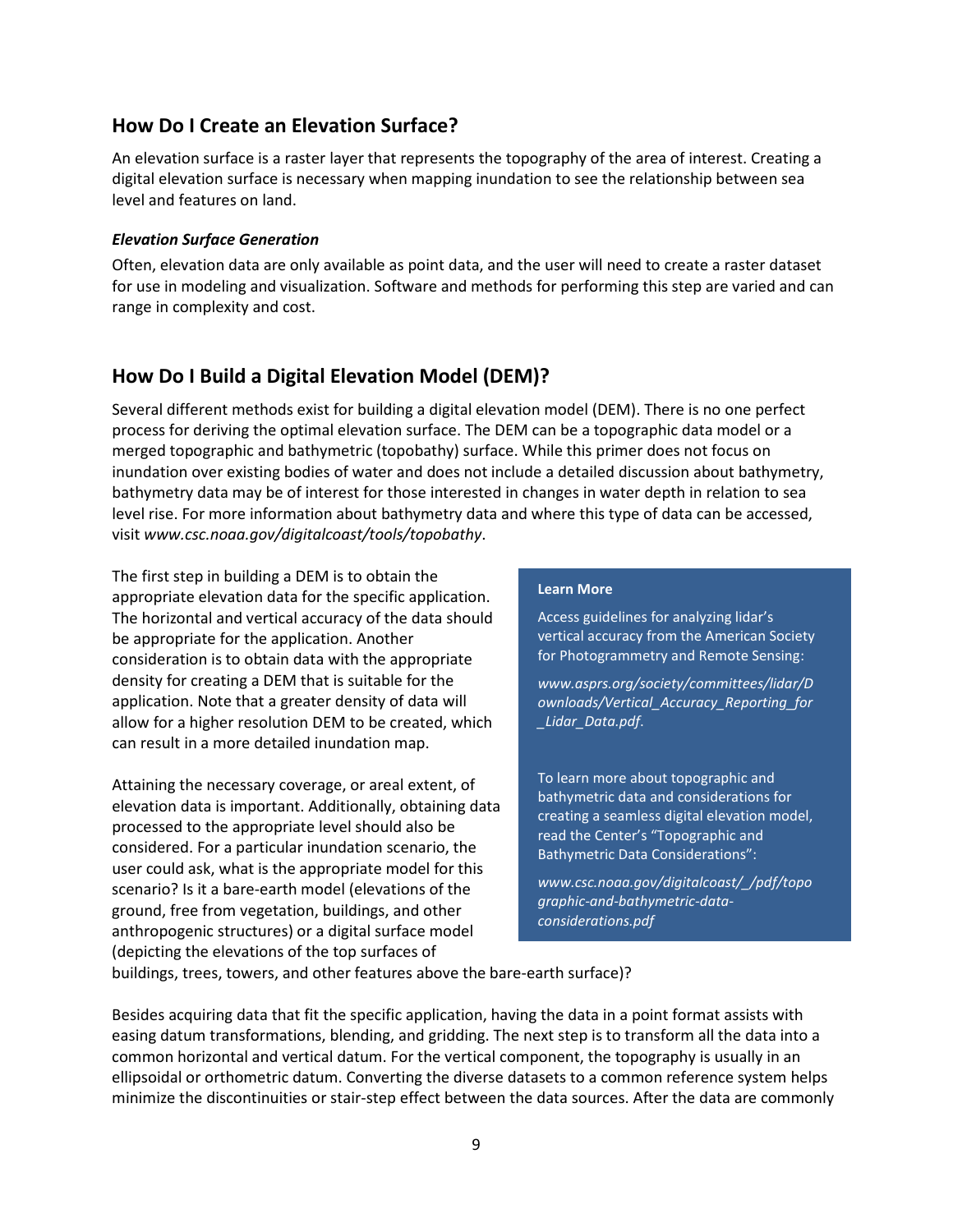referenced, the next step is to grid the data for a combined surface. Considerations should include what data model to use, the appropriate resolution, and what construction method or interpolation technique to employ. Again, there are several different pathways for gridding the elevation information, and the method of choice should be based on the exact application for which the data are being used.

#### **Learn More**

For more detail about kriging, binning, inverse distance weighted, and TIN surfaces, read *Digital Elevation Model Technologies and Applications: The DEM Users Manual*, 2nd Edition (Maune 2007).

#### *Considerations When Generating DEMs*

Often, elevation data are only available as point data, and the user needs to create a raster dataset for use in modeling and visualization. Software available to assist in the creation of elevation surfaces ranges from freeware to costly commercial packages. When selecting a software package, cost is an important factor. Increased cost often results in increased functionality and analysis power, but a tradeoff may be complexity of use. Inexpensive or free software may have fewer sophisticated analysis capabilities but may provide the needed tools in a simple interface.

Many statistical approaches exist to generate a DEM (surface) from point data; they include nearest neighbor, kriging, binning (min, max, median, mean, mode), inverse distance weighted, and gridding from a TIN (triangulated irregular network) surface. The most common are the gridded TIN and inverse distance weighted approaches.

The cell size should be chosen to accurately represent the elevation data, while considering the cost and time needed to build and run through inundation models. Although commonly in raster format, DEMs can also have other structures and forms.

The structure of the DEM grid (structured or unstructured) should also be considered. A structured grid has a uniform grid cell shape—a rectangle—with elevation values at each of the cell's four nodes or at the center of the cell. An unstructured grid (such as a TIN) has grid cells with a triangular shape so that elevation values are at each of the three nodes. Cell size can be highly variable in an unstructured grid and therefore show more detail in areas of a DEM where elevation change may be variable, such as at the shoreline, and less detail in areas of uniform elevation.

#### *Review of the DEM Surface*

#### *Quantitative Accuracy*

The accuracy values are calculated by comparing surveyed ground control points (GCP) to the elevation surface. A TIN surface generated from the lidar elevation data is compared to the GCP data. A TIN surface is used because there is very little chance that the GCPs will exactly coincide with the lidar elevation data points, and a TIN is a straightforward method for interpolating a value from the nearest points.

In most cases, 20 GCPs are collected per land cover or classification category, and five different land covers or terrain types are chosen. Use of the data for specific applications may depend on the accuracy of the data for specific land covers. For example, shoreline delineation requires only a high level of accuracy in the bare-earth category, whereas flood mapping requires that both bare-earth and forested areas have accuracies suitable for creating a specific contour interval. If a dataset has a high bare-earth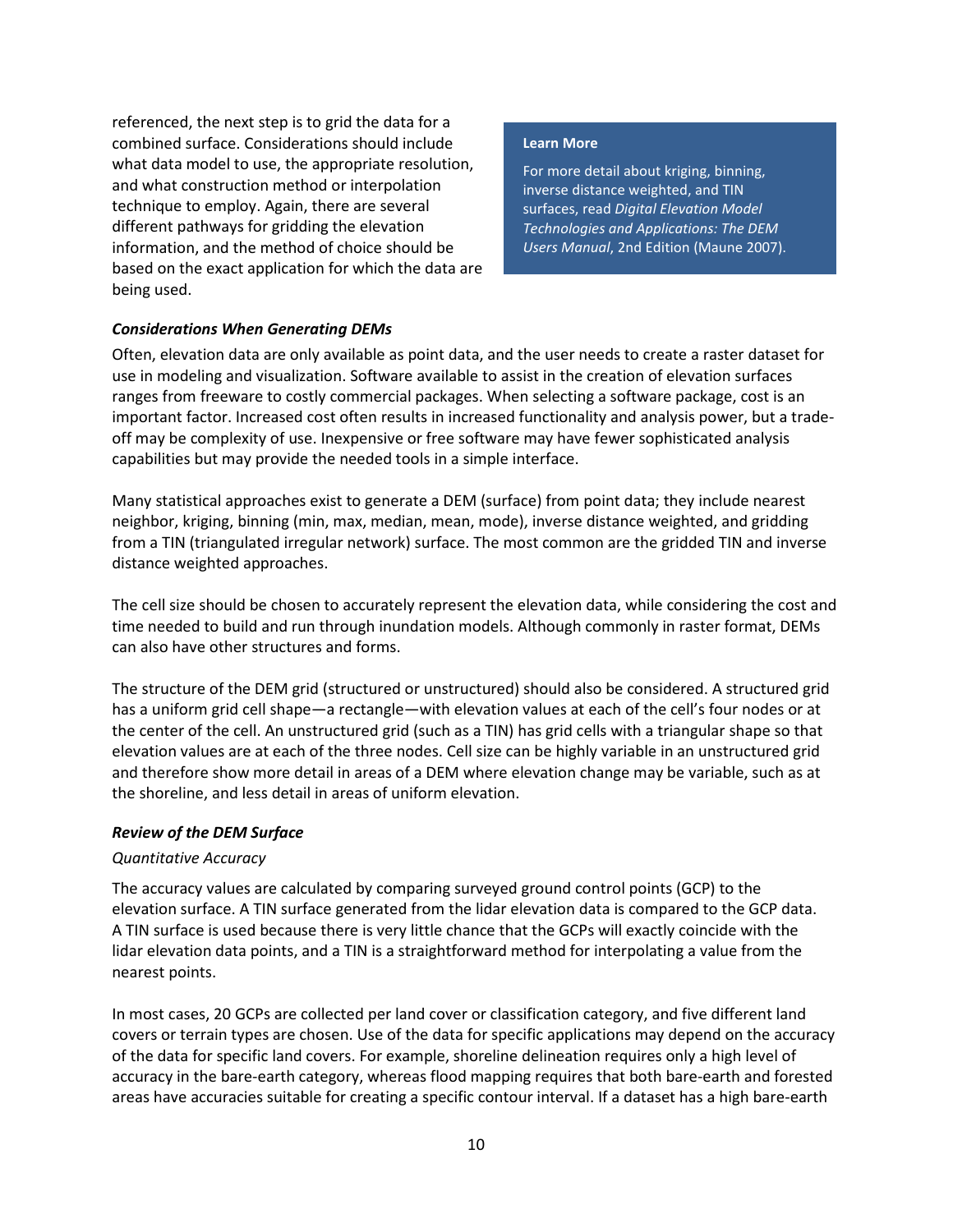accuracy but was poorly classified for vegetation, then it may not be usable for flood mapping; however, the dataset may still work well for shoreline delineation.

#### *Qualitative Accuracy*

Unlike the clearly-defined statistical accuracy requirements, the qualitative accuracy of the data is more subjective. While it does not commonly receive the same amount of attention on the front end, attention to the qualitative side is a critical check for the successful use of the data. In essence, the accuracy assessment tests only 200 to 300 points in a dataset of up to a billion points, so the qualitative review can be seen as a test of the other billion or so points. However, there are no specified qualitative accuracy procedures, so familiarity with lidar data in general and the location and intended use in

#### **Learn More**

Vertical datums: *www.ngs.noaa.gov/faq.shtml*

Tidal datums :

*http://tidesandcurrents.noaa.gov/datum \_options.html*

particular are necessary. This fuzzy analysis is generally best performed by a third party, the purchaser, or a user group. Some of the most common qualitative errors are flight line mismatches, high-frequency noise (e.g., corn rows), formatting, misclassification, and data holidays or voids. While many of these problems can be fixed, high-frequency noise is more difficult to remedy. Ultimately, there are no perfect datasets, but there is generally a level at which the data lose some of their usability, and that threshold should be considered when specifying the data.

## <span id="page-14-0"></span>**Prepare Water Levels**

### <span id="page-14-1"></span>**What Type of Water Surface Do I Want to Map?**

Just as the surface of the Earth is not flat, neither is the surface of the ocean. For instance, the absolute water level height is higher along the west coast of the United States than it is along the east coast. The elevation of the sea surface varies throughout the globe.

The term "global sea level," refers to the average height of all the Earth's ocean basins. "Global sea level rise" refers to the increase in the average global sea level trend. "Local sea level" refers to the height of the water measured along the coast relative to a specific point on land. Tide stations measure local sea level. "Relative sea level trends" reflect changes in local sea level over time. This relative change is the one most critical for many coastal applications, including coastal mapping, marine boundary delineation, coastal zone management, coastal engineering, sustainable habitat restoration design, and the public enjoying its favorite beach.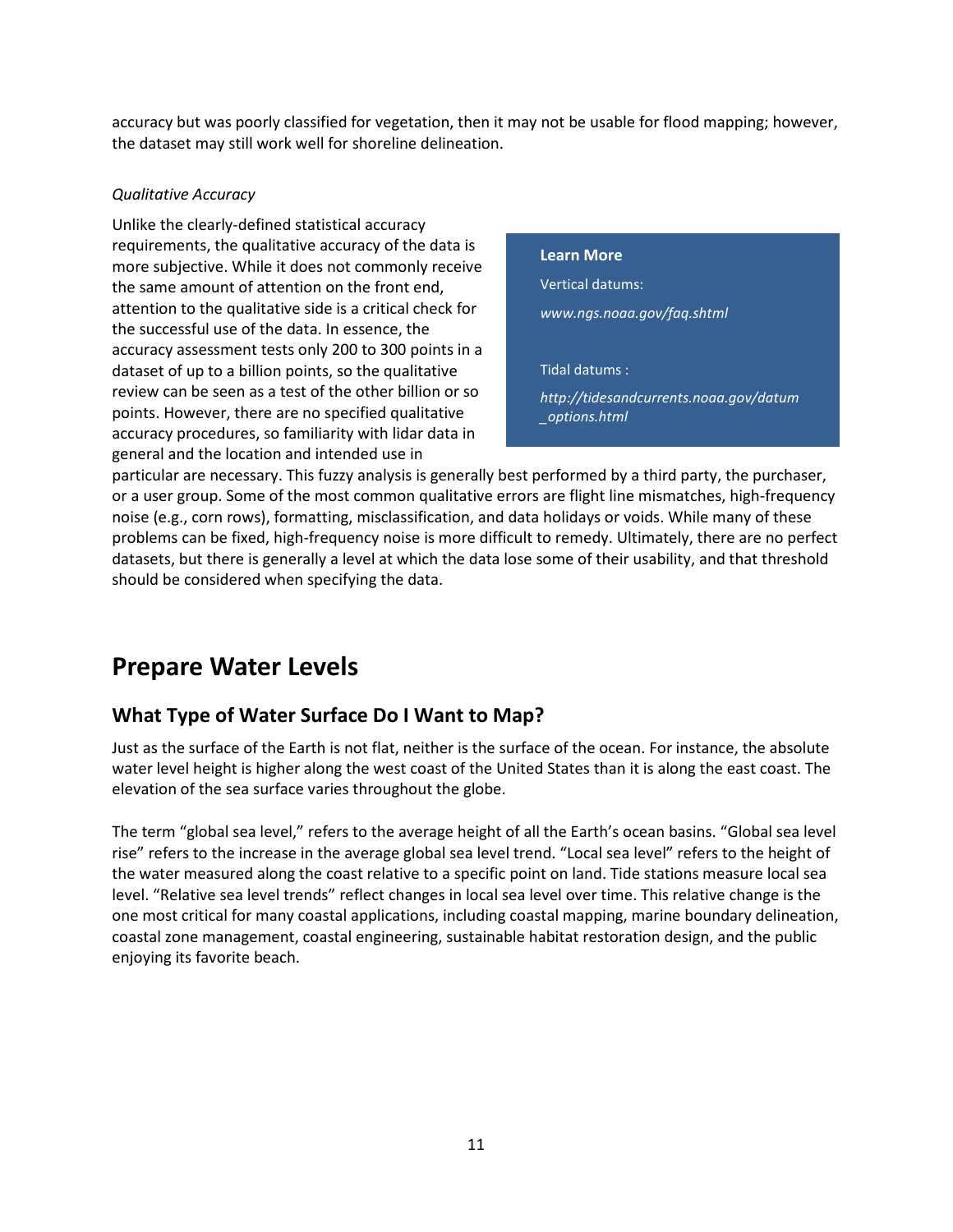Sea levels change in response to astronomical forces (sun and moon) and to meteorological forces (winds, pressure changes, etc.). Over time these changes can be observed, averaged, and modeled into the future to predict what the water surface will look like at some point in the future. This is done on various time scales. Sea level rise predictions usually go out to a century, based on global climate models. Tidal predictions are monthly, and storm surge and tsunami forecasting are done at the event scale (minutes to hours).

#### **What Is Mean Sea Level?**

The term "mean sea level" is often misused and misunderstood. Many users have assumed that the base vertical reference datum for topographic information was mean sea level. Some of this confusion comes from colloquialism and some from naming issues. The datum originally used for the USGS Quadrangle was the National Geodetic Vertical Datum of 1929 (NGVD29), which was previously called the Sea Level Datum of 1929. The USGS topographic quadrangle maps now have heights in the North American Vertical Datum of 1988 (NAVD88), which should be used when performing analyses involving only land elevation data. Older sources of topographic information should be transformed into NAVD88 using a datum transformation tool such as VDatum. See section on VDatum later in this document.

The accuracy of the elevation data and desired product are also important, and the incremental elevations being used for the product come into play. However, a source transformation may not be necessary if the source elevation data only have accuracies to several centimeters. For instance, the difference between local mean sea level and NAVD88, for some areas of the country, may only be a few centimeters.

To accurately map any predicted ocean surface, that surface has to be modeled, interpolated from tidal or water-level gauges or high-water marks, or estimated as a single value of the study region. Ocean surfaces are usually referenced to local tidal datums and have to be converted to terrestrial or orthometric datums like NAVD88 (see datums section).

#### *Modeled Water Surfaces*

In many cases, maps that depict inundation are based on output from a hydrodynamic model, or a

combination of hydrodynamic and wave models, that was used to calculate a total water level surface. Some prevalent examples of this type of map include the FEMA Flood Insurance Rate Maps (FIRMs) and storm surge zone maps. The FIRMs depict the 1% annual chance flood zone based on studies that incorporate several different models, such as the Advanced Circulation (ADCIRC) model, Wave Height Analysis for Flood Insurance Studies (WHAFIS), and others. Storm surge zone maps depict the potential extent of storm surge from hurricanes based on model output from the NOAA Sea, Lake, and Overland Surges from Hurricanes (SLOSH), ADCIRC, or other models.

#### <span id="page-15-0"></span>**Learn More**

SLOSH: *slosh.nws.noaa.gov/sloshPub/index.php* ADCIRC: *www.unc.edu/ims/adcirc* MOST: *http://nctr.pmel.noaa.gov/model.html*

SLOSH is a computerized model run by the National Hurricane Center to estimate storm surge heights and winds resulting from historical, hypothetical, or predicted hurricanes.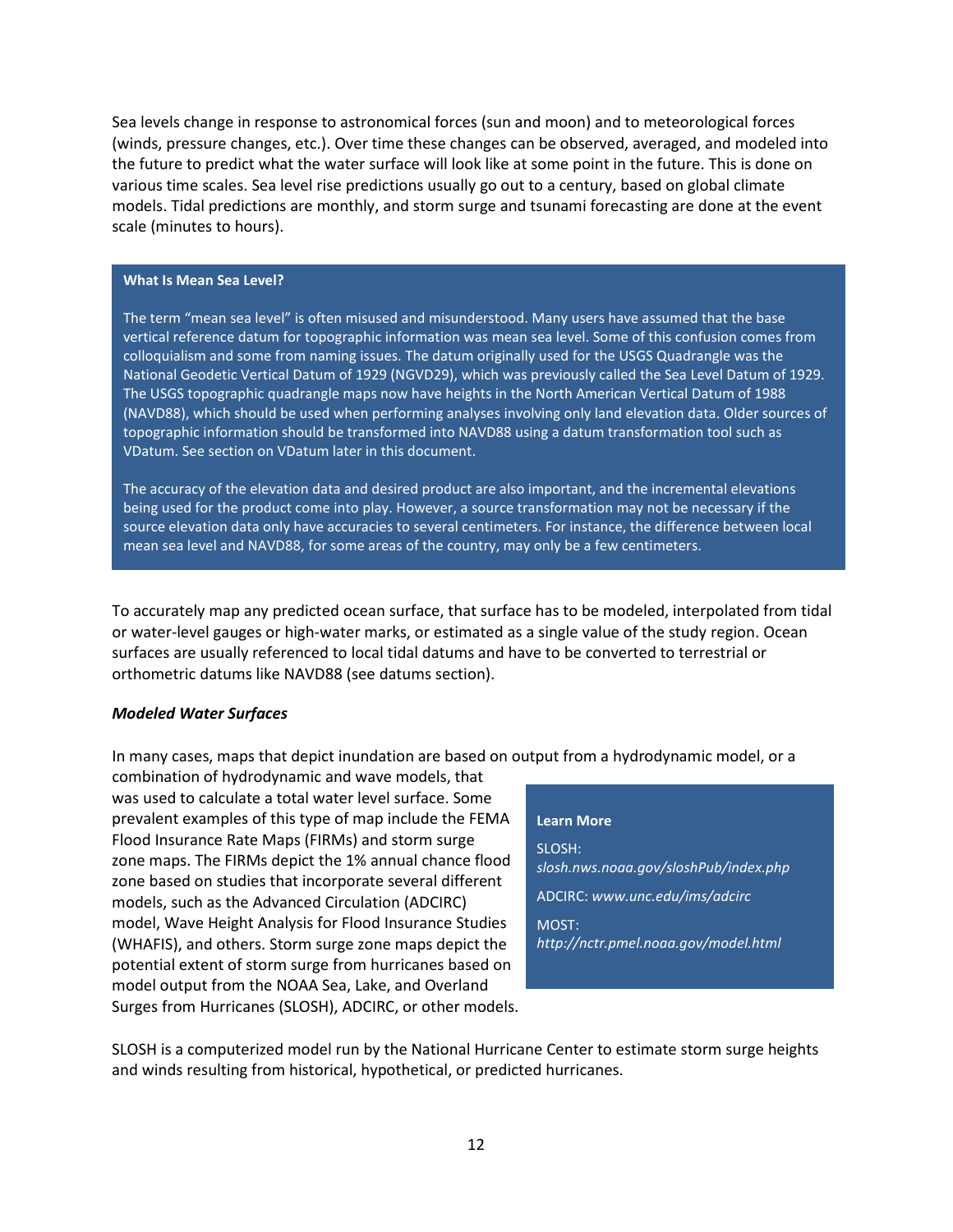ADCIRC is a system of computer programs for solving time-dependent, free-surface circulation and transport problems in two and three dimensions. These programs utilize the finite element method in space, allowing the use of highly flexible, unstructured grids. Typical ADCIRC applications have included modeling tides and wind-driven circulation, and analysis of hurricane storm surge and flooding. The ADCIRC code system is freely available but is typically run by universities and federal agencies. Therefore, the output may be made available from a variety of sources.

In the U.S., tsunami run-up maps are based on output from NOAA's Methods of Splitting Tsunami (MOST) model.

Sea level impact maps may use the output from the NOAA VDATUM model (based on ADCIRC), which estimates averaged tidal surfaces over a region. This is the desired water surface to use for mapping because it will most accurately depict the varying heights of the water surface over the study area.

#### <span id="page-16-0"></span>*Interpolated Water Surfaces*

In areas where tidal and surge model output is not available, one has to resort to interpolating between known data points, usually tide and water level gauges. In this scenario, only a few tide or water level gauges may exist for a given study region. This is often the case when trying to re-create a water surface using field-collected high water mark data from a specific flood event. The data points may be coarse and not normally distributed. The method to derive a water surface connecting either values of tidal datums from gauges or high water marks is essentially the same. An interpolation between points has to be performed. This is often done using spatial analysis techniques in a GIS. The result is a water surface based on the point data that gives coverage for an entire study area. The challenge with this method is that, in having to rely on a small number of tide gauges, water level gauges, or high water marks (as is often the case), the surface may not be correct where there is a lack of known values. Different spatial techniques can be used to interpolate a surface. ESRI has a short white paper explaining these methods: *www.esri.com/news/arcuser/0704/files/interpolating.pdf*.

#### <span id="page-16-1"></span>*Single Value Water Surfaces*

The least desirable approach is creating a single value water surface based on a single numerical value representing a water level, which is then applied consistently over an entire study area. Essentially, this method simply "raises the water surface" (also commonly referred to as "fill the bathtub") or delineates a contour based on the selected value, also known as linear superposition. This does not necessarily mean that models were not used, since the selected value may be based on atmospheric, climate, or other empirical models. This approach is most commonly used for mapping sea level rise for a local area where only one tide gauge or water level gauge is used for the transformation.

<span id="page-16-2"></span>In summary, maps of inundation will generally be based on a water surface. Modeled surfaces and interpolated surfaces are the preferred choice to most accurately depict reality. The guidelines in this section and the following section on mapping provide the steps to prepare water levels and create inundation maps using either approach and for a variety of applications (e.g., for sea level rise or storm surge).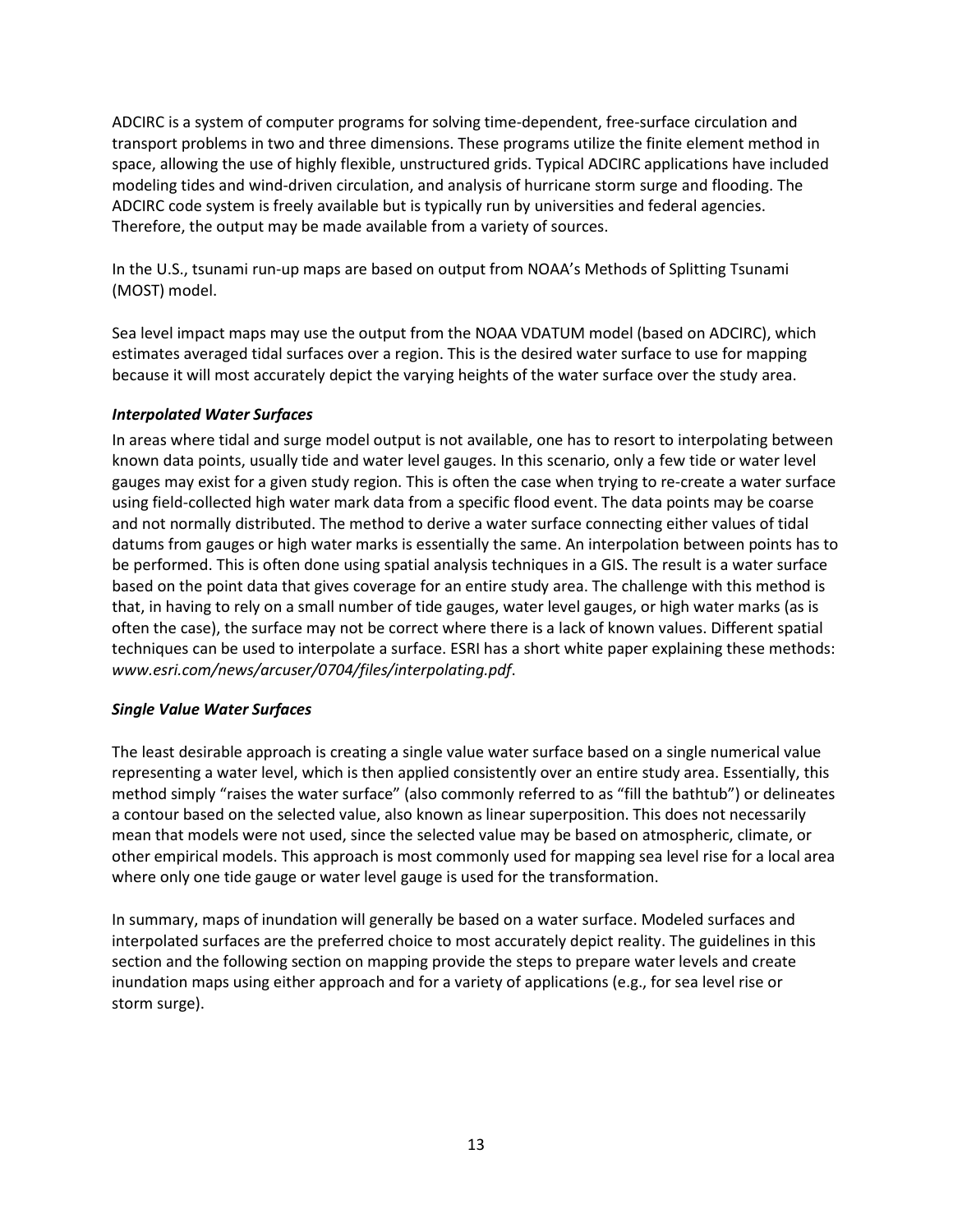### **What Vertical Reference Datum Should I Use?**

When developing analyses using elevation data, it is extremely important to know the vertical reference datum of the source data, as well as to obtain metadata documenting information on the reference datum.

When merging elevation data with different vertical datums for a map depiction or GIS layer display, the various layers must be displayed appropriately relative to a common reference datum. This ensures that any subsequent analyses are not subject to datum shifts that will bias the final analysis. This usually involves a datum transformation of one or more layers.

The specific vertical reference datum used also depends on the application and analyses to be performed, as well as the accuracy desired. For inundation studies for which estimates are required to determine the amount of land affected

#### **North American Vertical Datum of 1988 (NAVD88)**

The current official vertical datum for all surveying and mapping activities of the federal government is NAVD88. The datum is *defined*  as the surface of equal gravity potential to which orthometric heights shall refer in North America, and which is 6.271 meters (along the plumb line) below the geodetic mark at Father Point/Rimouski (PID TY5255 in the NGS Integrated Database). However, it is *realized*  (i.e., its primary method of access is) through over 500,000 geodetic bench marks across North America with published Helmert orthometric heights, most of which were originally computed from a minimally constrained adjustment of leveling and gravity data, holding the geopotential value at Father Point/Rimouski fixed.

by sea level inundation, the elevation of a tidal datum (such as mean high water (MHW), or mean higher high water (MHHW) in areas with diurnal tides) is often used as the base elevation. A high water datum is chosen because it represents the elevation of the normal daily excursion of the tide where the land area is normally inundated. Taking this normal extent of inundation into account is important when trying to delineate land areas inundated by abnormal events such as storm surge, tsunami run-up, or sea level rise.

#### <span id="page-17-0"></span>*Datums*

Tidal datums are based on averaged stages of the tide, such as mean high water (MHW) and mean lower low water (MLLW). To minimize all the significant daily, monthly, and yearly sea level variations, a tidal datum such as MHW is defined as the average of all the high water elevations tabulated over an 18.6 year period (rounded to 19 years to obtain closure on the annual cycle). The National Tidal Datum Epoch (NTDE) is a specific 19-year period defined by NOAA. The present epoch is the 1983-2001 NTDE. Figure 5 shows the accepted 1983-2001 NTDE tidal datum elevations relative to an arbitrary station datum at San Francisco, California. This Web-based information also includes the elevation of the geodetic North American Vertical Datum of 1988 (NAVD88) relative to the same station datum and includes the tabulated highest and lowest tides of record. Refer to *http://tidesandcurrents.noaa.gov* for products and information.

Orthometric datums are used for referencing orthometric heights. An orthometric height is the distance between the geoid and a point on the Earth's surface (measured along the plumb line). In general, orthometric heights are impossible to determine through a direct measurement, since this would require full knowledge of both the plumb line and the geoid, which are generally within the Earth's crust. As such, a variety of approximations are used to estimate orthometric heights. One of the most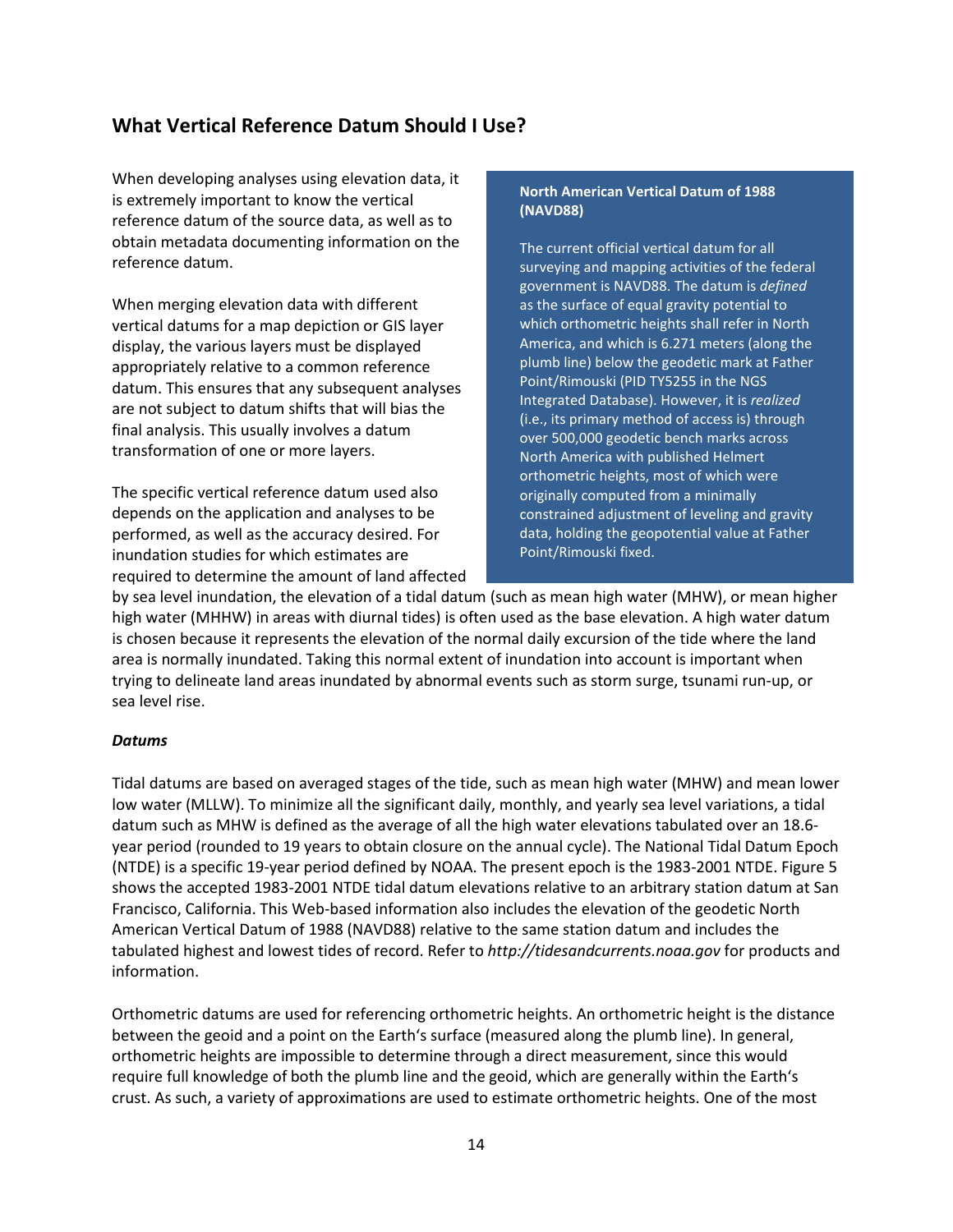common is called a Helmert orthometric height, which relies solely on surface-leveling measurements and surface-gravity measurements.

Orthometric heights are also colloquially, but incorrectly, called heights above mean sea level (MSL). Oceanographic MSL, however, departs from the geoid through both periodic effects (such as tides) and non-periodic effects (such as western boundary currents). Furthermore, MSL is defined over the surface of the oceans only, whereas the geoid is a continuous surface, approximating the ocean's surface over the oceans, but slicing under the continents at land areas. As such, heights above mean sea level are meaningless over land.

|                  |                   | Apply Change<br>$\bigcirc$ Feet $\odot$ Meters                                                     |
|------------------|-------------------|----------------------------------------------------------------------------------------------------|
|                  | Jul 30 2010 13:51 | ELEVATIONS ON STATION DATUM<br>National Ocean Service (NOAA)                                       |
| Station: 9414290 | Status: Accepted  | $T.M.$ :<br>0 W<br>Name: SAN FRANCISCO, SAN FRANCISCO BAY, CA<br>Units: Meters<br>Epoch: 1983-2001 |
|                  | Datum             | Value Description                                                                                  |
|                  | <b>MHHW</b>       | 3.602 Mean Higher-High Water                                                                       |
|                  | <b>MHW</b>        | 3.416 Mean High Water                                                                              |
|                  | <b>DTL</b>        | 2.712 Mean Diurnal Tide Level                                                                      |
|                  | MTI.              | 2.792 Mean Tide Level                                                                              |
|                  | MSL               | 2.773 Mean Sea Level                                                                               |
|                  | <b>MLW</b>        | 2.168 Mean Low Water                                                                               |
|                  | MT.LW             | 1.822 Mean Lower-Low Water                                                                         |
|                  | GT                | 1.780 Great Diurnal Range                                                                          |
|                  | <b>MN</b>         | 1.248 Mean Range of Tide                                                                           |
|                  | DHO               | 0.186 Mean Diurnal High Water Inequality                                                           |
|                  | DLQ               | 0.346 Mean Diurnal Low Water Inequality                                                            |
|                  | HWI               | 7.53 Greenwich High Water Interval (in Hours)                                                      |
|                  | T.WT              | 0.85 Greenwich Low Water Interval (in Hours)                                                       |
|                  | NAVD              | 1.804 North American Vertical Datum                                                                |
|                  | Maximum           | 4.462 Highest Water Level on Station Datum                                                         |
|                  |                   | Max Date 19830127 Date Of Highest Water Level                                                      |
|                  | Max Time          | 09:30 Time Of Highest Water Level                                                                  |
|                  | Minimum           | 0.945 Lowest Water Level on Station Datum                                                          |
|                  |                   | Min Date 19331217 Date Of Lowest Water Level<br>Min Time 18:00 Time Of Lowest Water Level          |

Figure 5. Accepted 1983-2001 NTDE datums for San Francisco. From *http://tidesandcurrents.noaa.gov*. NAVD refers to the North American Vertical Datum of 1988. Notice the differences in the values between the various datums.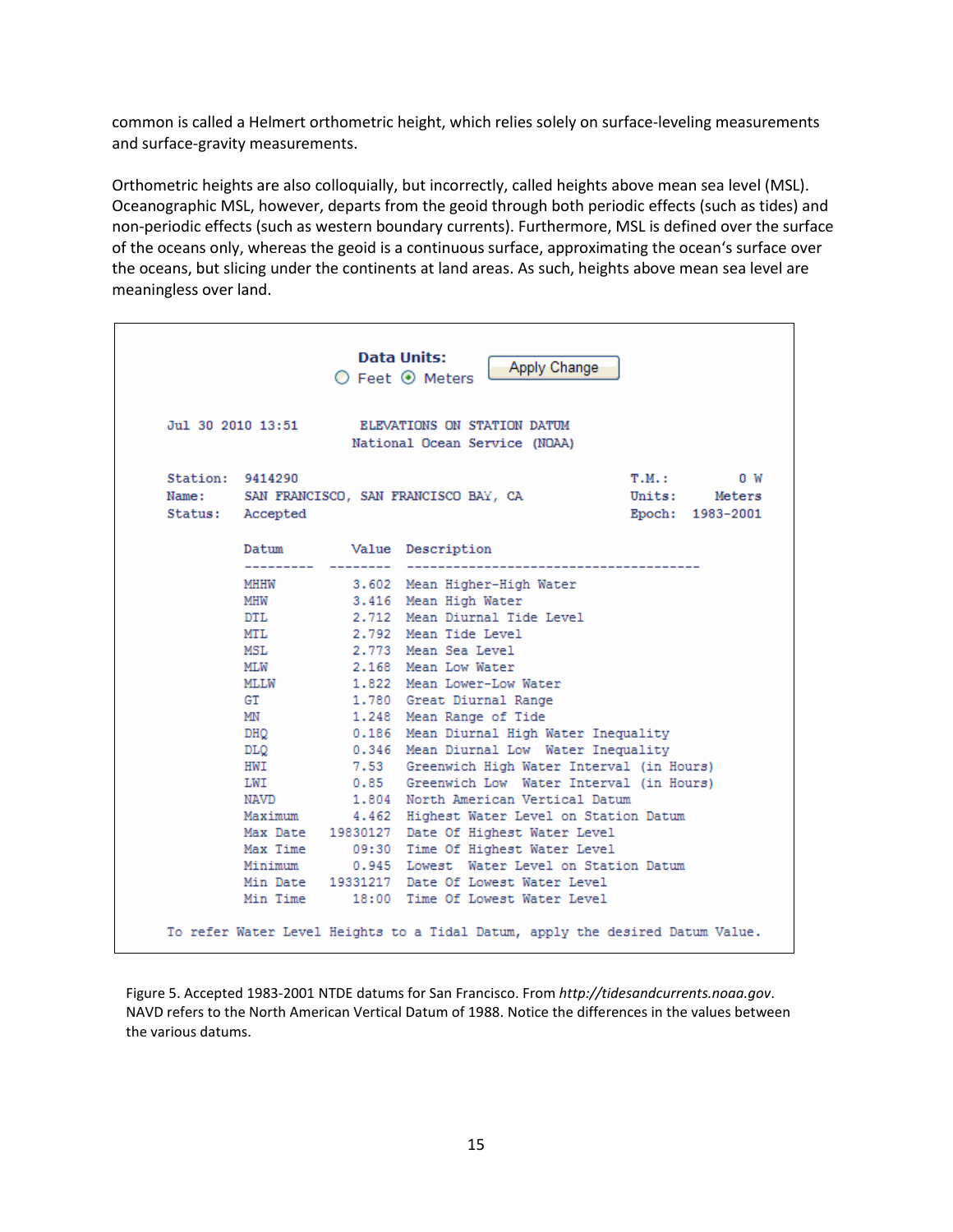#### <span id="page-19-0"></span>*VDatum*

VDatum is a free software tool that is being developed jointly by NOAA's National Geodetic Survey (NGS) (*www.ngs.noaa.gov*), Office of Coast Survey (OCS) (*http://nauticalcharts.noaa.gov*), and Center for

Operational Oceanographic Products and Services (CO-OPS) (*http://tidesandcurrents.noaa.gov*). VDatum is designed to transform geospatial data between a variety of vertical (and horizontal) datums. This allows users to convert their data from different vertical references into a common system, which enables the fusion of disparate geospatial data, particularly in coastal regions.

#### **Learn More**

Read more about VDatum and obtain the VDatum software:

*[http://vdatum.noaa.gov](http://vdatum.noaa.gov/)*

VDatum currently supports vertical datum transformations that can be placed into three categories:

- **Ellipsoidal:** realized through the global navigation satellite system (GNSS).
- **Orthometric:** defined relative to a geopotential surface and realized through geodetic leveling from bench marks with published heights.
- **Tidal:** based on a tidally derived surface in the vicinity of a tide gauge. The software is currently available for certain areas of the U.S. and supports many diverse applications. The VDatum tool allows for transformation of a single height/depth or file/files of points from one vertical datum to another. Uncertainties associated with VDatum are currently being made available to inform users when transforming heights/soundings among the various supported vertical datums.

In some cases the vertical transformation is done before the elevation values are input into the model so that the same elevation datum is used. For example, the Sea, Lake, and Overland Surges from Hurricanes (SLOSH) model uses NAVD88 elevations for each grid cell for topography values. Therefore, the output SLOSH water surface elevation values do not have to be transformed using VDatum before mapping on the elevation data.

### <span id="page-19-1"></span>**What Steps Are Necessary to Prepare Water Levels?**

#### <span id="page-19-2"></span>*Approach 1: Modeled Water Surfaces*

- 1. Obtain model output: Examples for storm surge inundation include the SLOSH model and the ADCIRC model. Examples for tidal model output include the NOAA VDatum model.
- 2. Note vertical reference level of model output: For example, sometimes modeled data are referenced to an orthometric vertical datum that is different from the orthometric vertical datum of the elevation data. If this is the case, then a conversion may be necessary.
- 3. Compute vertical datum shift: Tools are available to determine the vertical datum conversion values; see Vertcon for converting between NGVD29 and NAVD88 (*www.ngs.noaa.gov/TOOLS/Vertcon/vertcon.html*) or VDatum (*http://vdatum.noaa.gov*) for converting between tidal and orthometric datums.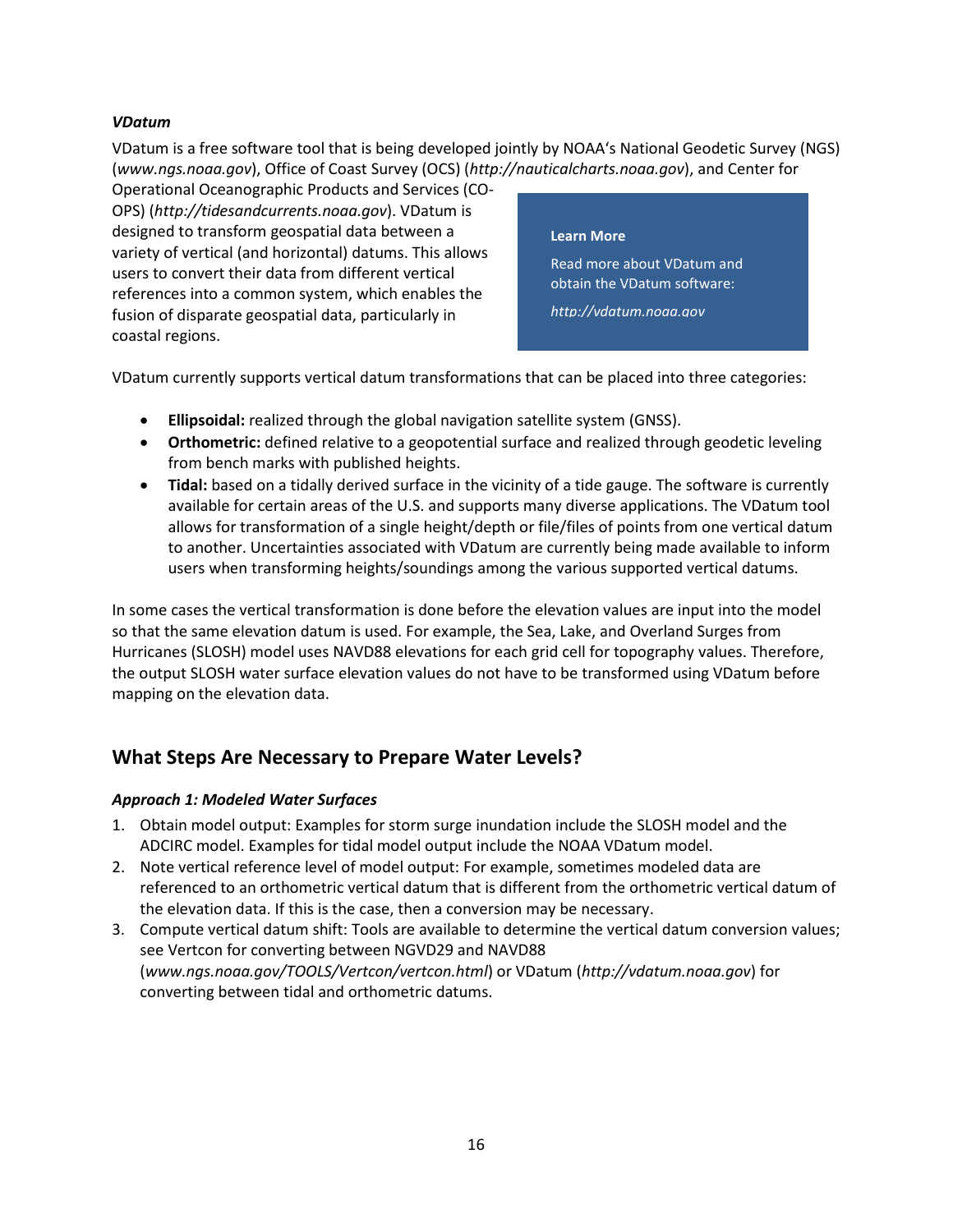#### <span id="page-20-0"></span>*Approach 2: Interpolated Water Surfaces*

#### Tidal Surface Example

- 1. Obtain water surface elevation values from nearby tide gauges and their spatial location.
- 2. Note vertical reference level of model output: Keep in mind the zero datum for tide gauges is mean lower low water (MLLW) and elevation data are usually in NAVD88.
- 3. Compute vertical datum shift from the MLLW values to NAVD88 values. See step 3 from Approach 1 above.

High Water Mark Surface Example

- 1. Obtain the water surface elevation values from high water mark survey.
- 2. Note vertical reference for high water marks: Keep in mind the zero datum surveyed in high water marks will most likely be in NAVD88, same as the elevation data, so no datum conversion is needed. However, in some locations, such as the Pacific Islands, NAVD88 is not applicable and another vertical datum should be used.

#### **Learn More**

To learn about depicting elevation uncertainty in inundation maps, read ["Mapping Inundation Uncertainty"](http://www.csc.noaa.gov/slr/viewer/assets/pdfs/Elevation_Mapping_Confidence_Methods.pdf) by the NOAA Coastal Services Center:

*[www.csc.noaa.gov/slr/viewer/assets/pdfs](http://www.csc.noaa.gov/slr/viewer/assets/pdfs/Elevation_Mapping_Confidence_Methods.pdf) [/Elevation\\_Mapping\\_Confidence\\_Method](http://www.csc.noaa.gov/slr/viewer/assets/pdfs/Elevation_Mapping_Confidence_Methods.pdf) [s.pdf](http://www.csc.noaa.gov/slr/viewer/assets/pdfs/Elevation_Mapping_Confidence_Methods.pdf)*

The Intergovernmental Panel on Climate Change (IPCC) offers sea level rise projections that could be used as a baseline for a water value. Visit the IPCC's Fourth Assessment Report for more information:

*www.ipcc.ch/publications\_and\_data/ar4/ wg2/en/contents.html*

#### <span id="page-20-1"></span>*Approach 3: Single Value Water Surfaces (or fill the bathtub)*

1. Select a water level value to depict on a map (for example, 1.6 feet or 0.5 meters). For the case of sea level rise, there are published sea level rise projections from a variety of sources, including the Intergovernmental Panel on Climate Change (IPCC) and others. In some cases, states or local governments have chosen planning targets.

**Note:** Be sure to choose water level increments that are supported by the vertical accuracy of the elevation data. The root mean square error (RMSE) of the elevation data is a useful guide, generally equal to 1 standard deviation (see previous section on accuracy) or a confidence interval of about 66%.

- 2. Determine the vertical reference level. To meaningfully communicate sea level rise to local decision makers, in many cases the sea level rise value is mapped relative to a tidal datum, such as mean high water (MHW) or mean higher high water (MHHW). In this manner, the map will depict the worst daily scenario from high tides.
- 3. Compute the vertical datum shift. The elevation data will be used to "raise the water level" or delineate a contour based on the selected water level. Since most U.S. elevation data are based on the North American Vertical Datum of 1988 (NAVD88) orthometric vertical datum, the chosen tidal water level will need to be adjusted to the orthometric datum. This adjustment from the tidal datum (such as MHW or MHHW) to NAVD88 can be done using VDatum if the transformation grids are available for the area. Alternatively, a local tide gauge can provide the conversion factor. Find a tide gauge and associated water-level data at *http://tidesandcurrents.noaa.gov*.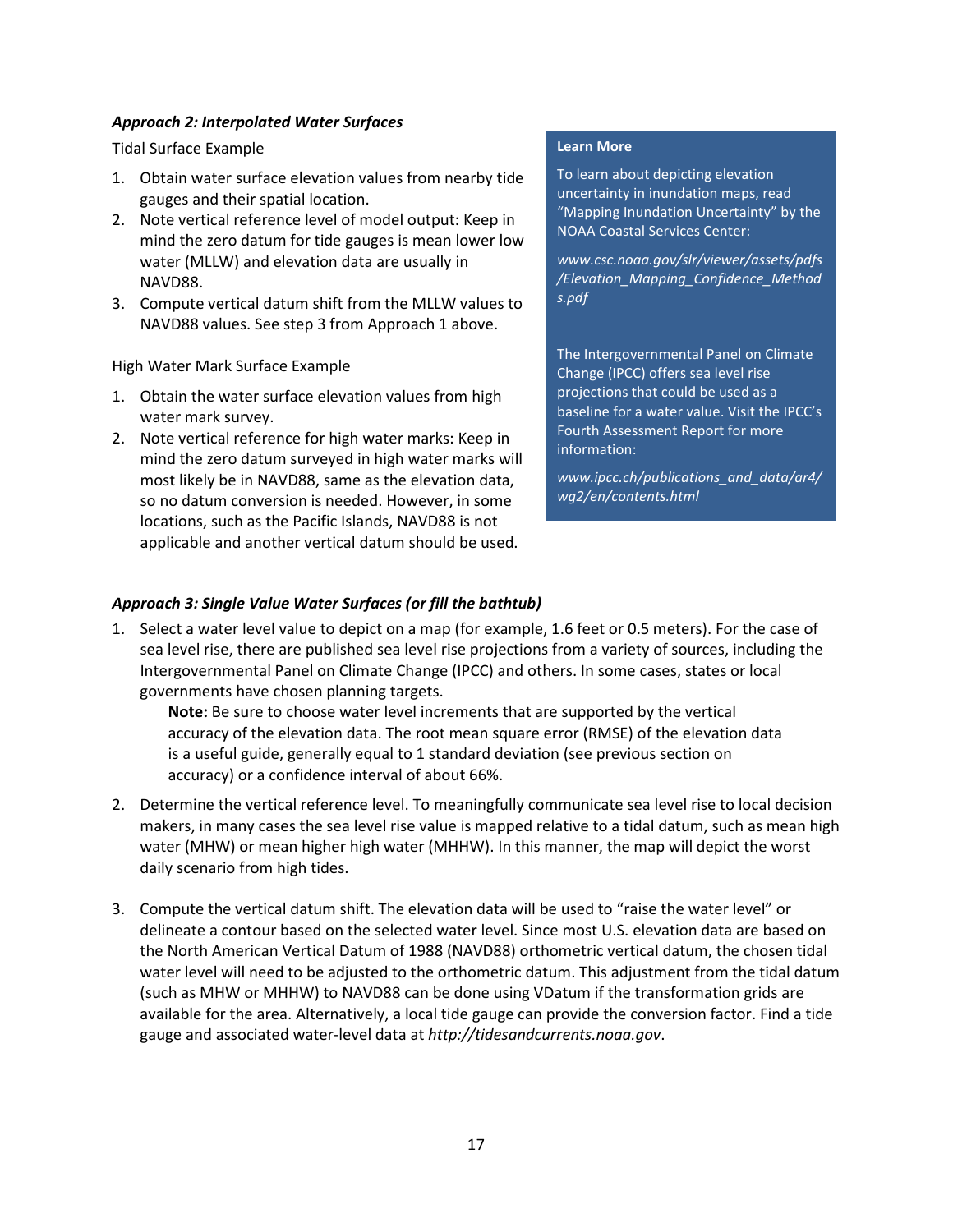#### Example:

Prepare water levels to show a 1.6 foot sea level rise on top of MHW for Charleston, South Carolina. The elevation data provided are a DEM referenced to NAVD88.

- 1. A simple way to calculate the vertical datum shift in lieu of VDatum is to use a tide gauge. Go to the Charleston tide gauge at *http://tidesandcurrents.noaa.gov/geo.shtml?location=8665530*.
- 2. Click on the link for Datums.
- 3. Scroll to the bottom of the page and click on the link for the National Geodetic Survey.
- 4. Use the elevation information provided on the page to calculate the vertical shift between NAVD88 and MHW. See an example of the tidal gauge and calculation below.

| Elevation Information  |                              |     |  |                            |  | Example: Charleston, SC         |
|------------------------|------------------------------|-----|--|----------------------------|--|---------------------------------|
| PID:                   | CJ0085                       |     |  |                            |  |                                 |
| VM:<br>611             |                              |     |  | To map 1.6 feet SLR on top |  |                                 |
| Station ID:<br>8665530 |                              |     |  | of MHW:                    |  |                                 |
| Epoch:                 | 1983-2001                    |     |  |                            |  |                                 |
| Date:                  | Wed May 18 13:25:41 EDT 2011 |     |  |                            |  | $MHW = 5.41$ feet               |
|                        |                              |     |  |                            |  | and                             |
| 6                      |                              |     |  |                            |  | NAVD88 = 3.14 feet,             |
|                        | MHHW                         | $=$ |  | 5.76 feet (1.757 meters)   |  |                                 |
|                        | MHW                          | $=$ |  | 5.41 feet (1.648 meters)   |  | 5.41 ft $-$ 3.14 ft = 2.27 ft   |
| 5                      |                              |     |  |                            |  |                                 |
| 4                      |                              |     |  |                            |  | Thus, to map MHW on top of      |
|                        | NAVD88                       | $=$ |  | 3.14 feet (0.958 meters)   |  | NAVD88, a value of 2.27 feet    |
| 3                      |                              |     |  |                            |  | would be used.                  |
|                        | <b>MSL</b>                   | $=$ |  | 2.92 feet (0.891 meters)   |  |                                 |
|                        | <b>MTL</b>                   | $=$ |  | 2.80 feet (0.853 meters)   |  | To map 1.6 feet of SLR above    |
|                        | NGVD29                       | $=$ |  | 2.16 feet (0.659 meters)   |  | MHW:                            |
| 2                      |                              |     |  |                            |  |                                 |
| 1                      |                              |     |  |                            |  | 2.27 ft + 1.6 ft = $3.87$       |
|                        | MLW                          | $=$ |  | 0.19 feet (0.057 meters)   |  |                                 |
|                        | MLLW                         | $=$ |  | 0.00 feet (0.000 meters)   |  | Thus, your water level value is |
| 0                      |                              |     |  |                            |  | 3.87 feet.                      |
| $^{-1}$                |                              |     |  |                            |  |                                 |

Figure 6: An example of how to calculate a vertical datum shift and derive a sea level rise value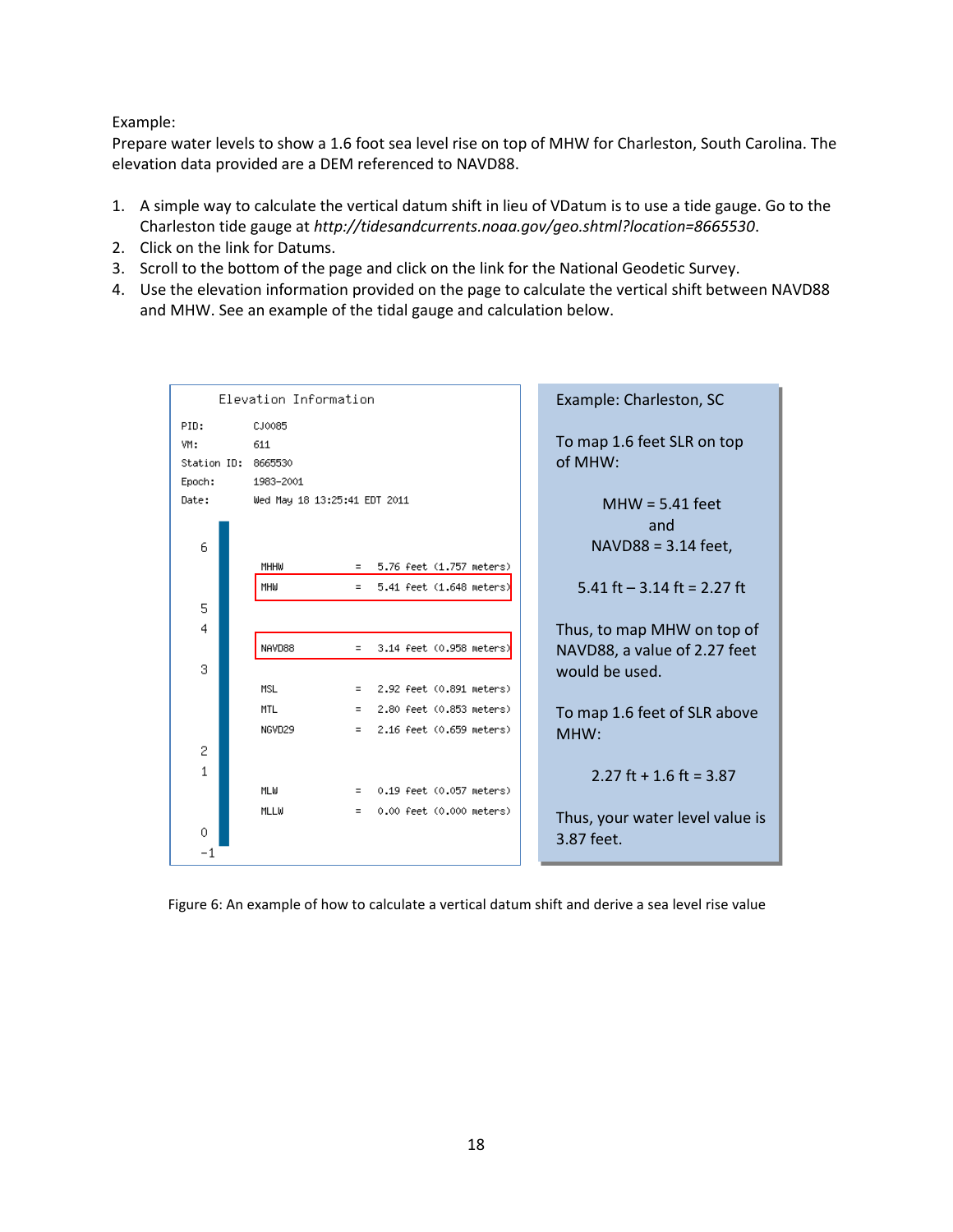## <span id="page-22-0"></span>**Map Inundation**

### <span id="page-22-1"></span>**How Do I Map the Water Surface?**

With the prepared DEM and water level information (modeled, interpolated, or single value), GIS processes can be used to create data that represent inundation extent and depth.

#### <span id="page-22-2"></span>*Approach 1: Modeled Water Surfaces*

- 1. Extract points from gridded model output.
- 2. Create a water surface by interpolating points. Two options for interpolation are inverse distance weighting and kriging.
- 3. Subtract the DEM from the water surface to create the inundation depth raster.
- 4. Convert depth rasters to polygons representing inundation extent only (optional).

#### Example:

Using water level information from the previous section, create inundation polygons and depth rasters showing storm surge inundation from SLOSH model output for Charleston, South Carolina.

An ESRI ArcGIS model is available to automate the following steps for mapping storm surge using SLOSH model output. More information and technical support can be found at *www.csc.noaa.gov/digitalcoast*.

- 1. Project the SLOSH output polygon to match the DEM's projection.
- 2. Create centroids of the SLOSH output polygon. After some processing, the centroids (or points) will be used to interpolate a water surface representing storm surge.
- 3. Remove dry points. Removing points that are "dry" allows the interpolation to more accurately represent the water surface. "Dry" points represent SLOSH grid cells where no data exist, meaning the model determined that there was no water in that cell.
- 4. Convert SLOSH water level values to meters. This is an optional step and only needed if the DEM's vertical unit is meters.
- 5. If necessary, use the previously computed vertical datum conversion to convert SLOSH points to the same datum as the DEM.
- 6. Clip SLOSH output points to improve processing. This step reduces processing time by selecting only the points needed to create a water surface that covers the DEM. When creating the clip layer, be sure to make it large enough to include enough "wet" points so that when a surface is created, it covers the entire DEM. This is necessary because the Natural Neighbor interpolation method will only interpolate a surface within the footprint of the input points.
- 7. Interpolate water surface. The Natural Neighbor interpolation method is used to interpolate a water surface from SLOSH output points after the appropriate conversions have been applied.
- 8. Subtract interpolated water surface and DEM to determine inundation. When subtracting the DEM from the interpolated water surface, the resulting values representing inundation will be positive (including zero).
- 9. Process the subtraction result. This step uses a conditional statement to preserve all values representing inundation and nullify all other values. The result is a raster that represents the depth and horizontal extent of inundation. This raster can be converted to a single-value raster or a polygon.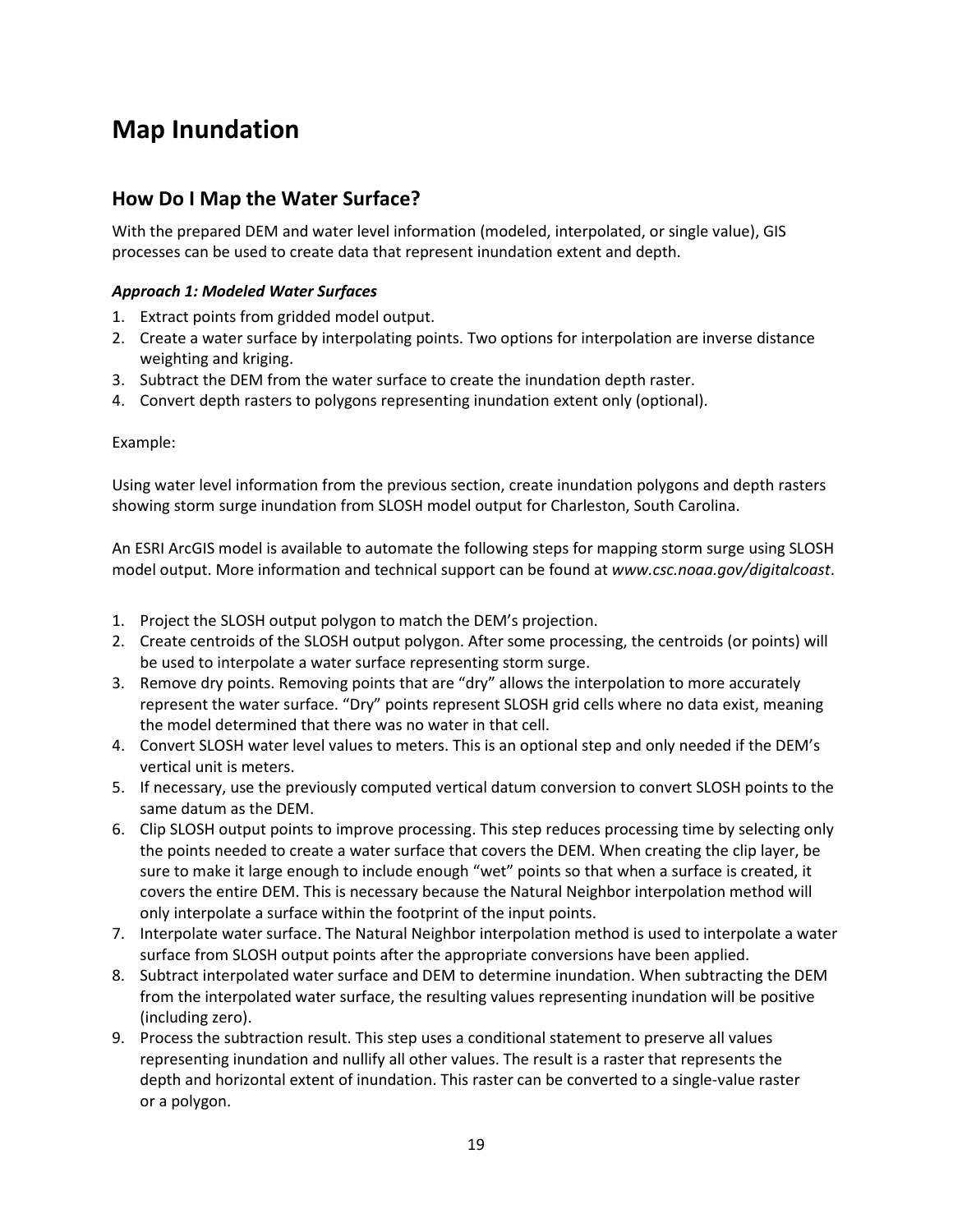#### <span id="page-23-0"></span>*Approach 2: Interpolated Water Surfaces (Using High Water Marks)*

- 1. Prepare the high water mark data.
- 2. Interpolate a water surface using the high water mark points.
- 3. Subtract the DEM from the interpolated high water mark surface to create the inundation depth raster.
- 4. Convert depth rasters to polygons representing inundation extent only.

#### Example:

Create an inundation polygon using high water marks from a hurricane.

- 1. High water mark data will likely come in a table format or as a point shapefile. Examine the data to determine the geometry and attribute information. If necessary, format the data so they can be mapped.
- 2. Map the high water mark data as a point layer.
- 3. Using the points and the Spline interpolation method, interpolate a water surface. It is important to note that the interpolation method to use will depend on the distribution of high water mark data. It is up to the user to determine which method is most appropriate for a given dataset.
- 4. Subtract the DEM from the interpolated high water mark surface. One method is to write a conditional statement. Using the ESRI single output Map Algebra tool, the conditional statement will resemble the one below. It results in positive depth values.
	- a. Conditional Statement: con(dem <= high water mark surface, high water mark surface dem)



con (dem <= high water mark surface, high water mark surface - dem)

- b. The statement reads, wherever the DEM is less than or equal to the high water mark surface, subtract the DEM from the surface.
- 5. Use raster conversion tools to convert the inundation depth raster to a polygon, if desired.
- 6. Manual editing may be required to remove "ponds," or areas that were inundated based on the elevation, even though there was no adjacent connection to water or other inundated areas.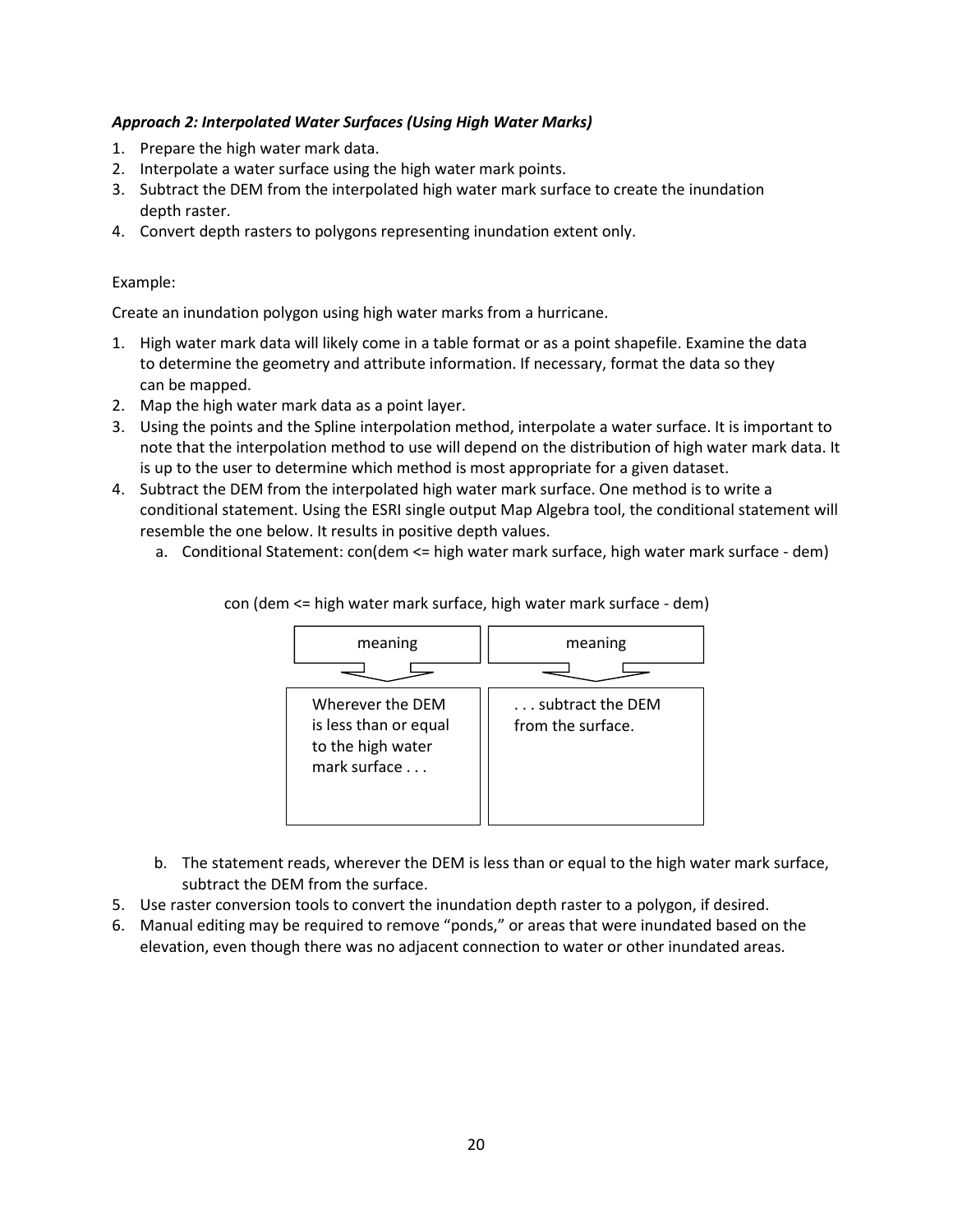#### <span id="page-24-0"></span>*Approach 3: Single Value Water Surfaces*

- 1. Use GIS tools (map algebra, conditional statement, or raster calculator) to create inundation depth rasters.
- 2. Convert depth rasters to polygons representing inundation extent only.

#### Example:

Using water level information from the previous steps, create inundation polygons and depth rasters showing a 1-foot sea level rise on top of MHW for Charleston, South Carolina.

- 1. Obtain DEM. Note the DEM units. If desired, convert units to represent desired final output.
- 2. If desired, remove pixels with a value of "No Data" from the DEM so they will not be used for inundation calculations.
- 3. Also consider removing pixel values of less than 0 (these might occur offshore or in rivers and waterways). This may or may not create a better final product, depending on the characteristics of the DEM. Often trial and error is a good way to determine the right strategy for a given dataset and the desired map or visualization.
- 4. Use the modified DEM and converted water levels from previous steps to create an inundation depth grid. One method is to write a conditional statement. Using the ESRI single output map algebra tool, the conditional statement will resemble the one below.

| meaning                                                                                                                                    | meaning                                                                                                                                               |  |  |
|--------------------------------------------------------------------------------------------------------------------------------------------|-------------------------------------------------------------------------------------------------------------------------------------------------------|--|--|
|                                                                                                                                            |                                                                                                                                                       |  |  |
| Sets a condition to<br>find all values in the<br>DEM that are less than<br>or equal to 3.27 feet<br>(the SLR value relative<br>to NAVD88). | Where the condition is<br>true, values are subtracted<br>from 3.27 feet to yield<br>water depths. Where false,<br>values are converted to<br>no data. |  |  |

con (charleston dem  $\leq$  3.27, 3.27 - charleston dem)

- 5. Use raster conversion tools to convert the inundation depth raster to a polygon if desired.
- 6. Manual editing may be required to remove "ponds," or areas that were inundated based on the elevation, even though there was no adjacent connection to water or other inundated areas.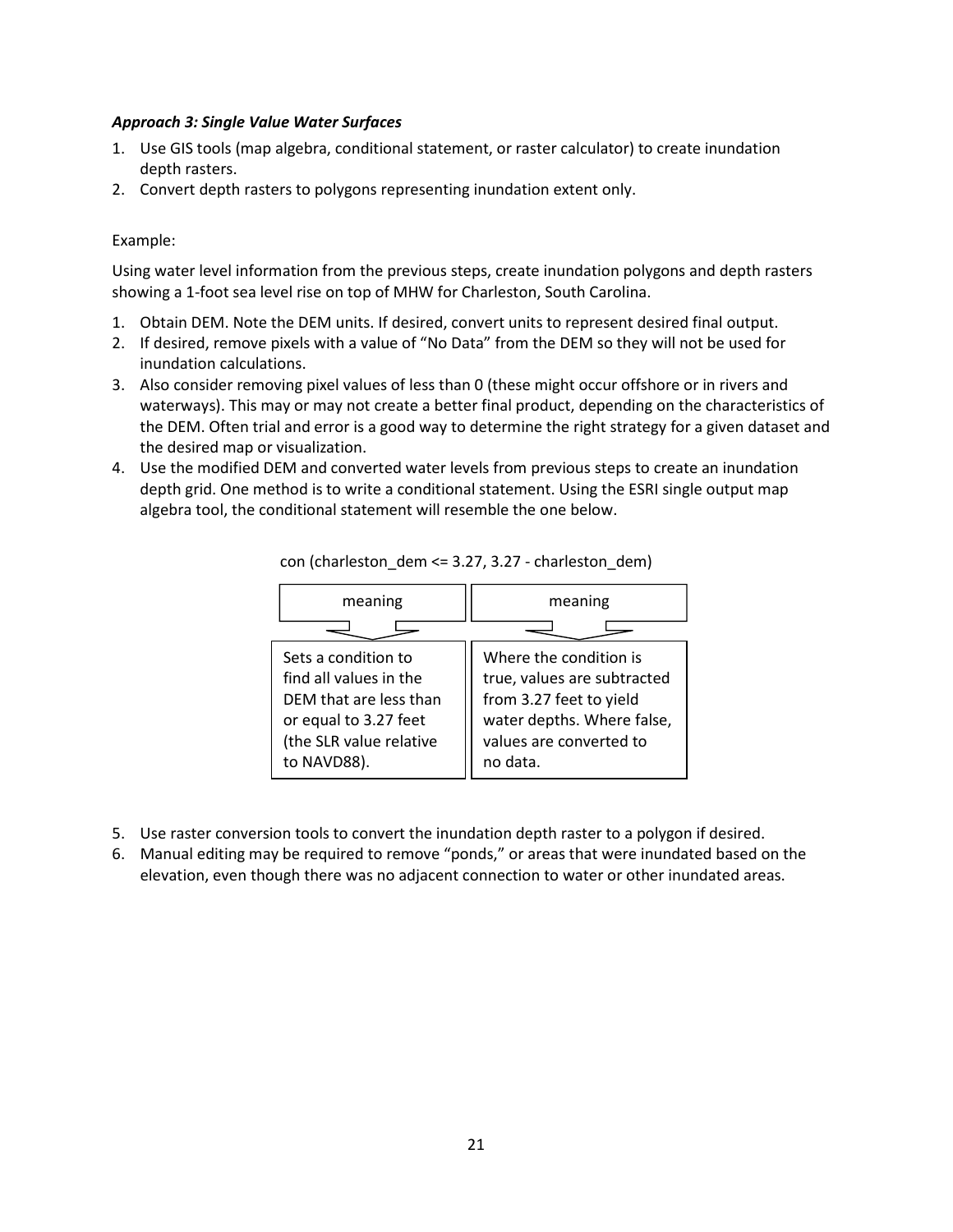## <span id="page-25-0"></span>**Technical Support**

While this document does not include detailed information on how to create coastal inundation maps for specific types of inundation, there are many resources that might be of assistance. Below are a select few.

```
"Lidar 101": www.csc.noaa.gov/digitalcoast/_/_pdf/What_is_Lidar.pdf
```
CLICK's resources page: *http://lidar.cr.usgs.gov/knowledge.php*

Florida International University International Hurricane Research Center lidar publications: *www.ihrc.fiu.edu/lcr/research/airborne\_laser\_mapping/index.htm#publications*

Introduction to Lidar (online training): *www.csc.noaa.gov/digitalcoast/training/intro-lidar/index.html*

Understanding Map Projections, Datums, and Coordinate Systems (online training): *www.csc.noaa.gov/digitalcoast/training/datums/index.html*

"Mapping Inundation Uncertainty": *www.csc.noaa.gov/slr/viewer/assets/pdfs/Elevation\_Mapping\_Confidence\_Methods.pdf*

"Technical Considerations for Use of Geospatial Data in Sea Level Change Mapping and Assessment": *www.csc.noaa.gov/digitalcoast/\_/pdf/SLC\_Technical\_Considerations\_Document.pdf*

"Topographic and Bathymetric Data Considerations": *www.csc.noaa.gov/digitalcoast/\_/pdf/topographic-and-bathymetric-data-considerations.pdf*

"Top Ten Elevation Concerns for Inundation Modeling": www.csc.noaa.gov/digitalcoast/\_/pdf/top10.pdf

"Detailed Method for Mapping Sea Level Rise Inundation": *www.csc.noaa.gov/slr/viewer/assets/pdfs/Inundation\_Methods.pdf*

"Coastal Flood Event Frequency and Duration Calculation Method": *www.csc.noaa.gov/slr/viewer/assets/pdfs/CO-OPS\_Flood\_Frequency\_Methods.pdf*

Sea Level Trends: *http://tidesandcurrents.noaa.gov/sltrends/index.shtml*

Tidal Datums: *http://tidesandcurrents.noaa.gov/datum\_options.html*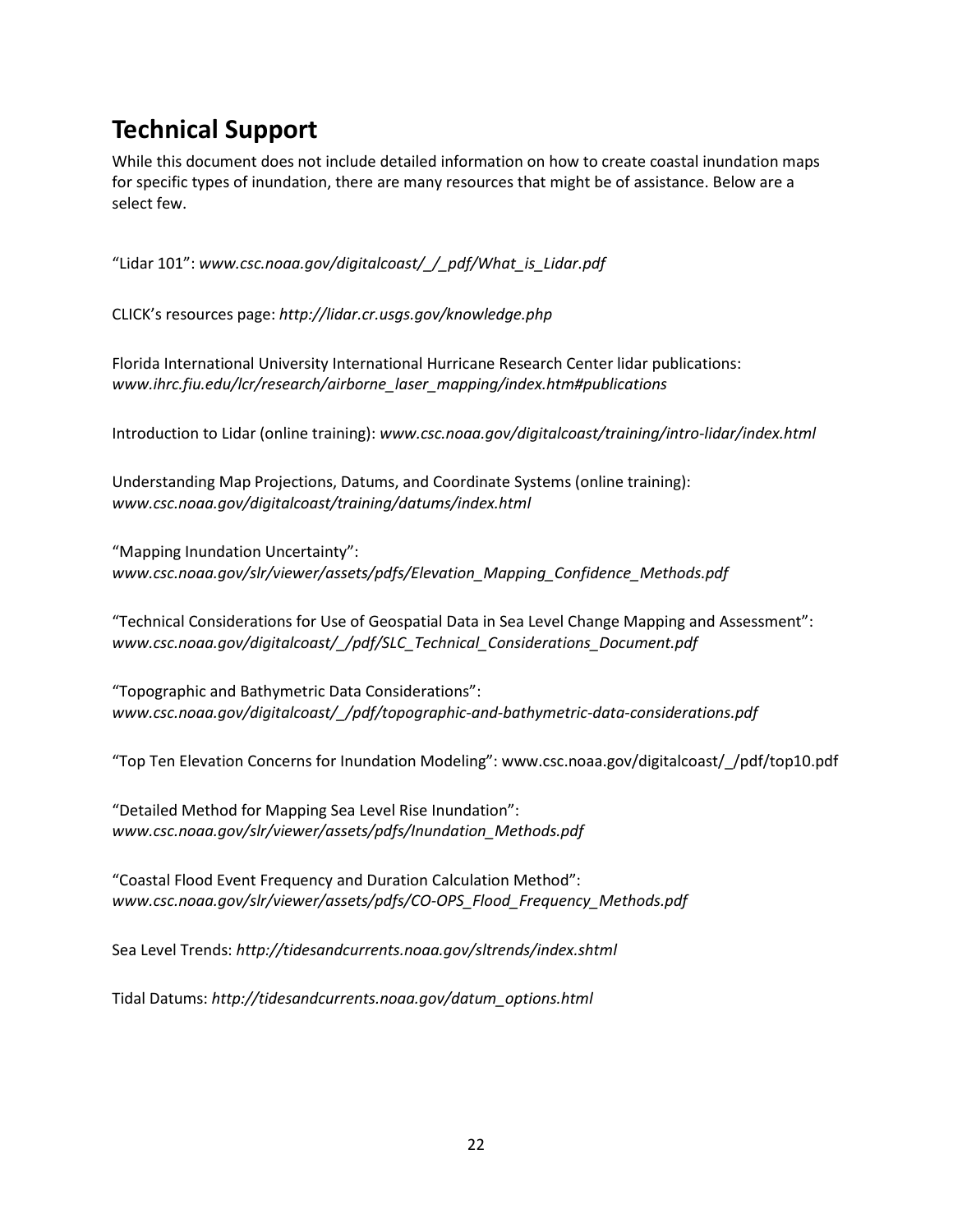## <span id="page-26-0"></span>**Resources**

#### **Sea Level Rise Projections**

Cayan, D., M. Tyree, M. Dettinger, H. Hidalgo, T. Das, E. Maurer, P. Bromirski, N. Graham, and R. Flick. 2009. *Climate Change Scenarios and Sea Level Rise Estimates for the California 2008 Climate Change Scenarios Assessment.* Draft paper. CEC-500-2009-014-D. California Climate Change Center.

Cayan, D., P. Bromirski, K. Hayhoe, M. Tyree, M. Dettinger, and R. Flick. 2006. *Projecting Future Sea Level.* California Climate Change Center. CEC-500-2005-202-SF. California Energy Commission.

Intergovernmental Panel on Climate Change. 2000. *Special Report on Emissions Scenarios. A Special Report of Working Group III.* Cambridge, United Kingdom and New York, New York, USA: Cambridge University Press.

Meehl, G. A., T. F. Stocker, W. D. Collins, P. Friedlingstein, A. T. Gaye, J. M. Gregory, A. Kitoh, R. Knutti, J. M. Murphy, A. Noda, S. C. B. Raper, I. G. Watterson, A. J. Weaver, and Z.- C. Zhao. 2007. "Global Climate Projections." In *Climate Change 2007: The Physical Science Basis. Contribution of Working Group I to the Fourth Assessment Report of the Intergovernmental Panel on Climate Change.* S. Solomon, D. Qin, M. Manning, Z. Chen, M. Marquis, K. B. Averyt, M. Tignor, and H. L. Miller (eds.). Cambridge, United Kingdom and New York, New York, USA: Cambridge University Press.

Rahmstorf, S., A. Cazenave, J. A. Church, J. E. Hansen, R. F. Keeling, D. E. Parker, and R. C. J. Somerville. 2007. "Recent Climate Observations Compared to Projections." *Science.* Volume 316. Number 5825. Page 709.

<span id="page-26-1"></span>Rahmstorf, S. 2007. "A Semi-Empirical Approach to Projecting Future Sea-Level Rise." *Science.* Volume 315. Number 5810. Page 368.